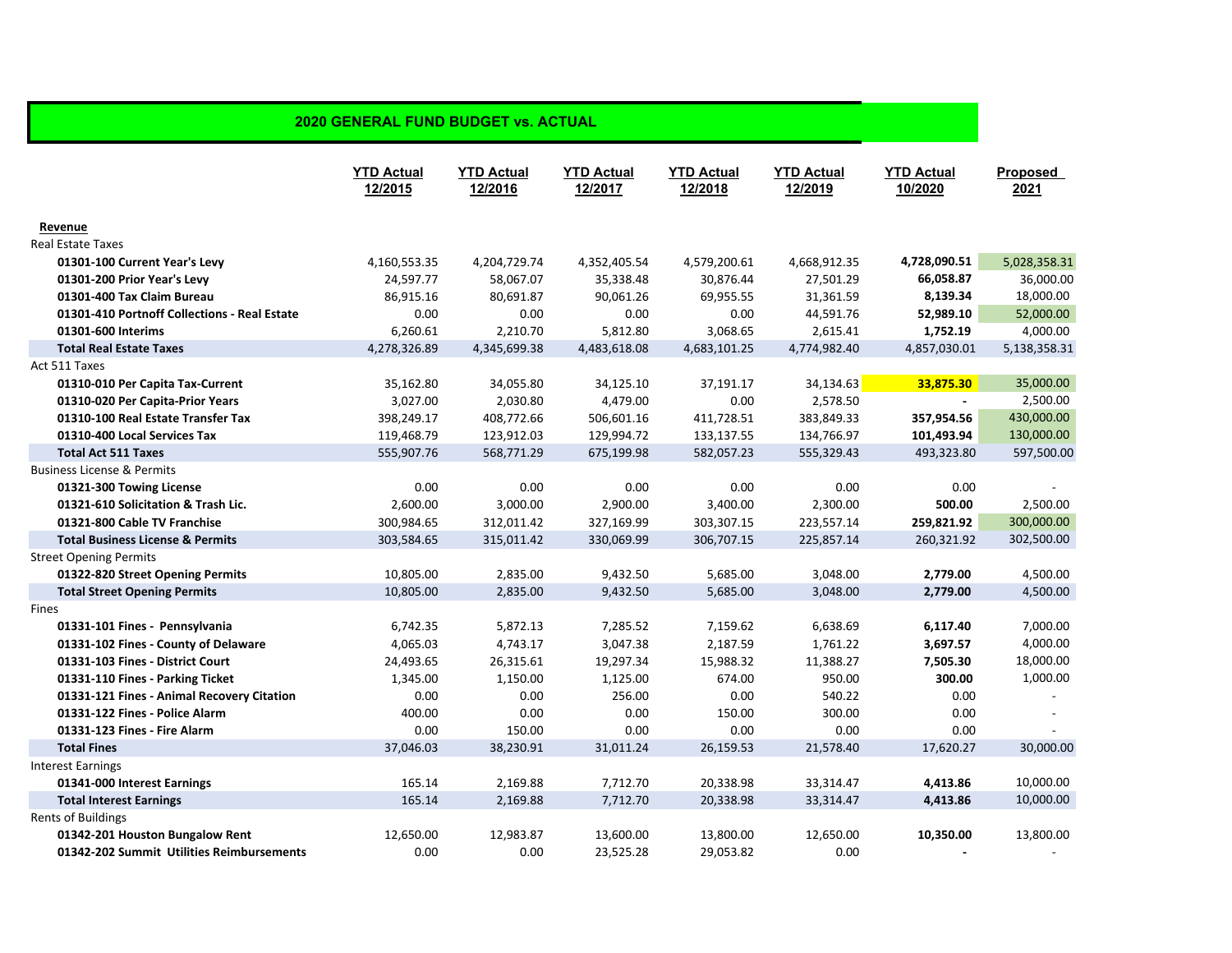| 01342-203 Summit School Property Rental Fee       | 0.00              | 0.00              | 0.00              | 1,000.00          | 11,000.00         | 4,000.00          |                |
|---------------------------------------------------|-------------------|-------------------|-------------------|-------------------|-------------------|-------------------|----------------|
| <b>Total Rents of Buildings</b>                   | 12,650.00         | 12,983.87         | 37,125.28         | 43,853.82         | 23,650.00         | 14,350.00         | 13,800.00      |
| <b>State Operating Grants</b>                     |                   |                   |                   |                   |                   |                   |                |
| 01354-003 Misc Grant                              | 0.00              | 100,000.00        | 0.00              | 0.00              | 0.00              | 0.00              | 0              |
| 01354-004 Recycling Grants (All)                  | 26,875.00         | 0.00              | 55,654.00         | 24,877.00         | 35,440.00         | 182,349.00        | 20,000.00      |
| 01354-005 Other State Grants                      | 0.00              | 252,703.42        | 127,938.57        | 307,454.91        | 13,992.12         | 0.00              |                |
| 01354-006 DRVPC Grant                             | 0.00              | 0.00              | 410,738.60        | 19,171.85         | 1,366.85          | 0.00              |                |
| 01354-007 CMAQ Grant                              | 0.00              | 0.00              | 0.00              | (484.60)          | 0.00              | 0.00              |                |
|                                                   | <b>YTD Actual</b> | <b>YTD Actual</b> | <b>YTD Actual</b> | <b>YTD Actual</b> | <b>YTD Actual</b> | <b>YTD Actual</b> | Proposed       |
|                                                   | 12/2015           | 12/2016           | 12/2017           | 12/2018           | 12/2019           | 10/2020           | 2021           |
| 01354-008 DCED Grant                              | 0.00              | 0.00              | 0.00              | 128,433.12        | 1,000.00          | (1,891.12)        |                |
| 01354-009 DCNR Grant Projects                     | 0.00              | 0.00              | 0.00              | 0.00              | 0.00              |                   |                |
| 01354-010 CDBG Grant                              | 0.00              | 0.00              | 0.00              | 0.00              | 0.00              | $\overline{a}$    |                |
| <b>Total State Operating Grants</b>               | 26,875.00         | 352,703.42        | 594,331.17        | 479,452.28        | 51,798.97         | 180,457.88        | 20,000.00      |
| <b>State Shared Entitlement</b>                   |                   |                   |                   |                   |                   |                   |                |
| 01355-001 Public Utility Tax                      | 5,468.19          | 5,411.65          | 5,157.36          | 5,285.47          | 4,843.00          | 5,239.53          | 5,000.00       |
| 01355-080 Alcohol Beverage Tax                    | 300.00            | 300.00            | 0.00              | 0.00              | 300.00            | 600.00            | 300.00         |
| 01355-120 Pension-PA. Act 205                     | 168,595.89        | 179,360.49        | 197,294.89        | 210,797.48        | 225,301.95        | 216,648.66        | 200,000.00     |
| 01355-130 Foreign Fire Insurance Tax Distribution | 107,815.67        | 107,025.27        | 96,694.10         | 87,895.70         | 95,332.84         |                   |                |
|                                                   |                   |                   |                   |                   |                   |                   | 85,000.00      |
| <b>Total State Shared Entitlement</b>             | 282,179.75        | 292,097.41        | 299,146.35        | 303,978.65        | 325,777.79        | 222,488.19        | 290,300.00     |
| <b>County Shared Entitlement</b>                  |                   |                   |                   |                   |                   |                   |                |
| 01357-000 Other County Grants                     | 0.00              | 0.00              | 0.00              | 0.00              | 0.00              |                   | 10,000.00      |
| 01357-030 County Aid-Current Year                 | 18,968.00         | 0.00              | 0.00              | 0.00              | 0.00              | 37,936.00         | 18,968.00      |
| 01357-031 County Aid-Prior Years                  | 0.00              | 18,968.00         | 0.00              | 18,968.00         | 26,096.00         | $\sim$            | $\mathbf{r}$   |
| <b>Total County Shared Entitlement</b>            | 18,968.00         | 18,968.00         | 0.00              | 18,968.00         | 26,096.00         | 37,936.00         | 28,968.00      |
| <b>Local Govt Shared Entitlement</b>              |                   |                   |                   |                   |                   |                   |                |
| 01358-000 Rose Valley Fire Contrib.               | 34,981.00         | 39,550.00         | 41,550.00         | 41,550.00         | 41,202.92         | 31,500.00         | 35,403.00      |
| 01358-030 Rose Vly. Trfc. Contrib.                | 350.00            | 350.00            | 350.00            | 350.00            | 347.08            |                   | 350.00         |
| <b>Total Local Govt Shared Entitlement</b>        | 35,331.00         | 39,900.00         | 41,900.00         | 41,900.00         | 41,550.00         | 31,500.00         | 35,753.00      |
| <b>General Government</b>                         |                   |                   |                   |                   |                   |                   |                |
| 01360-430 Current Year Recycling Fee              | 209,500.10        | 211,031.60        | 213,643.00        | 214,648.95        | 222,742.30        | 321,722.80        | 360,000.00     |
| 01360-435 Prior Year Recycling Fee                | 7,958.91          | 7,902.29          | 7,858.56          | 6,042.60          | 4,575.60          | 6,148.60          | 6,500.00       |
| 01361-330 Subdivision & Land Dev.                 | 0.00              | 250.00            | 3,650.00          | 9,025.00          | 11,800.00         | 4,550.00          | 1,000.00       |
| 01361-340 Hearing Fees                            |                   | 3,750.00          | 5,750.00          | 6,000.00          | 5,500.00          | 6,800.00          | 3,750.00       |
| 01361-360 Environ. Permit Fees                    | 225.00            | 175.00            | 0.00              | 0.00              | 0.00              | 0.00              | $\overline{a}$ |
| 01361-500 Sale of Publications                    | 0.00              | 40.00             | 20.00             | 23.00             | 0.00              | 0.00              | 25.00          |
| 01361-610 Tax & Sewer Certification               | 8,225.00          | 6,750.00          | 5,755.00          | 5,485.00          | 13,760.00         | 19,410.00         | 11,000.00      |
| 01361-611 Recycling Certifications                | 1,260.00          | 1,210.00          | 1,080.00          | 1,160.00          | 10.00             | 0.00              |                |
| <b>Total General Government</b>                   | 227,169.01        | 231,108.89        | 237,756.56        | 242,384.55        | 258,387.90        | 358,631.40        | 382,275.00     |
| <b>Public Safety</b>                              |                   |                   |                   |                   |                   |                   |                |
| 01362-010 Police Extra Duty                       | 8,224.15          | 10,851.47         | 21,742.17         | 10,540.33         | 13,289.00         | 18,019.00         | 7,500.00       |
| 01362-011 Police FingerPrinting                   | 315.00            | 315.00            | 150.00            | 150.00            | 150.00            | 50.00             | 500.00         |
| 01362-012 Police Drug Enfmnt Overtime             | 48,286.06         | 5,137.48          | 11,716.42         | 2,885.04          | 734.00            | $\sim$            | 7,500.00       |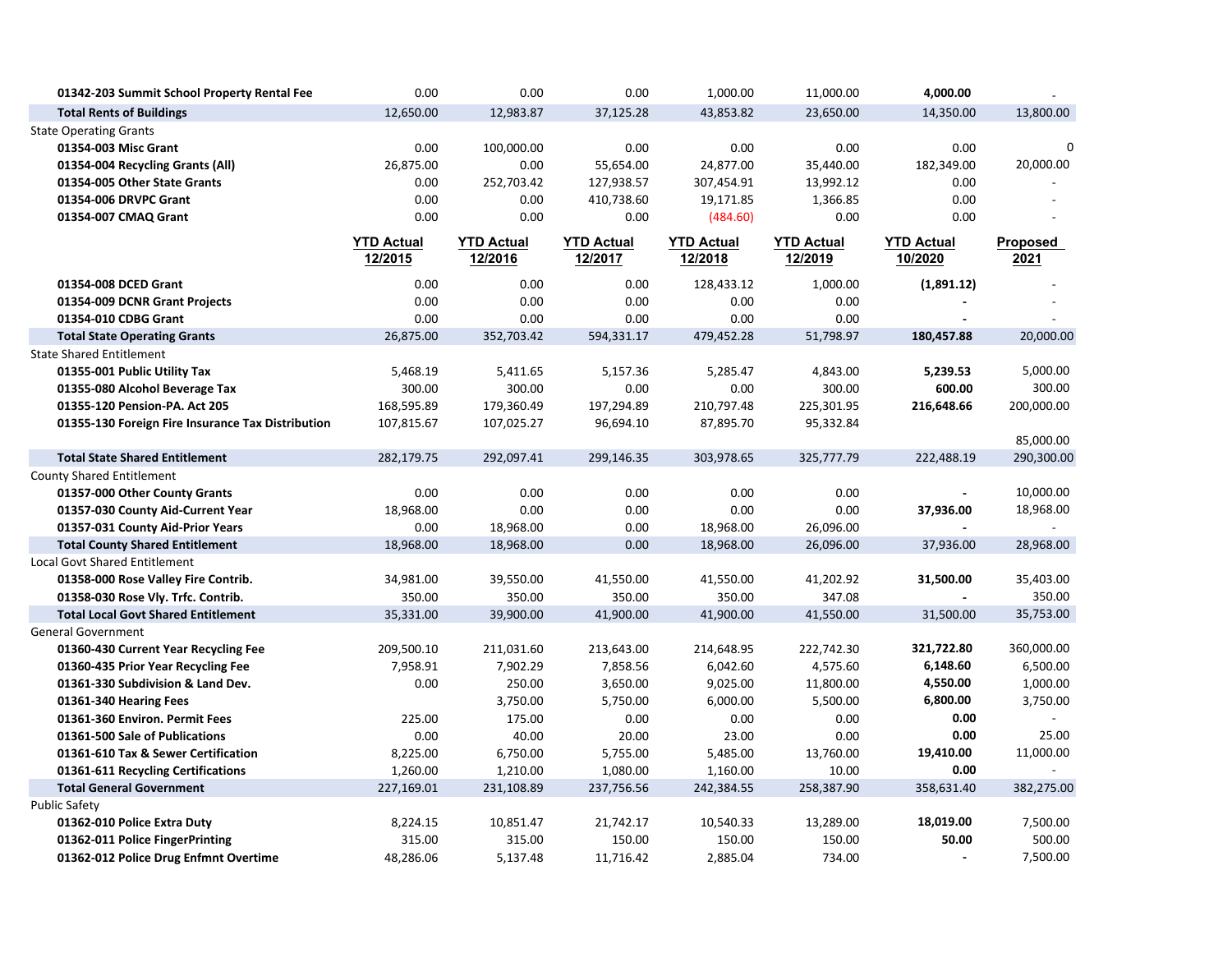| 01362-013 Police Homeland Security Overtime | 0.00                         | 26,856.78                    | 13,521.37                    | 12,818.49                    | 36,964.51                    | 13,183.03                    | 15,000.00        |
|---------------------------------------------|------------------------------|------------------------------|------------------------------|------------------------------|------------------------------|------------------------------|------------------|
| 01362-014 Police Accident Reports           | 2,942.00                     | 2,130.00                     | 2,326.00                     | 2,395.00                     | 2,470.00                     | 2,050.00                     | 2,000.00         |
| 01362-015 Police Incident reports           | 10.00                        | 0.00                         | 0.00                         | 12.00                        | 0.00                         |                              |                  |
| 01362-016 Police Miscellaneous Revenue      | 44.75                        | 1,300.00                     | 139.50                       | 1,055.10                     | 0.00                         | 940.00                       | 500.00           |
| 01362-017 Crossing Guard Revenue            | 0.00                         | 0.00                         | 13,511.69                    | 12,902.53                    | 13,738.95                    |                              | 14,013.00        |
| 01362-018 Local Drug Enf Salary Revenue     | 0.00                         | 0.00                         | 0.00                         | 0.00                         | 0.00                         |                              |                  |
| 01362-200 Fire Reports                      | 350.00                       | 25.00                        | 325.00                       | 300.00                       | 0.00                         | 50.00                        | 250.00           |
| 01362-400 Code Health Inspections           | 2,850.00                     | 3,900.00                     | 3,950.00                     | 1,850.00                     | 2,013.75                     | 1,750.00                     | 2,500.00         |
| 01362-410 Code Building Permits             | 130,008.30                   | 63,918.59                    | 73,416.88                    | 101,638.64                   | 101,254.98                   | 138,299.45                   | 85,000.00        |
| 01362-411 Code Cell Tower Registration Fee  | 100.00                       | 500.00                       | 0.00                         | 0.00                         | 0.00                         |                              |                  |
| 01362-420 Code Electrical Licenses          | 35,439.00                    | 47,075.52                    | 30,942.25                    | 43,102.00                    | 51,512.85                    | 44,876.00                    | 35,000.00        |
| 01362-425 Code Tree License                 | 0.00                         | 0.00                         | 70.00                        | 70.00                        | 300.00                       | 50.00                        |                  |
| 01362-430 Code Plumbing Permits             | 53,945.00                    | 62,474.00                    | 64,155.00                    | 70,245.10                    | 65,186.10                    | 57,546.00                    | 55,000.00        |
| 01362-440 Code Zoning Permits               | 1,180.00                     | 900.00                       | 1,450.00                     | 1,485.00                     | 1,050.00                     | 1,525.00                     | 1,000.00         |
|                                             | <b>YTD Actual</b><br>12/2015 | <b>YTD Actual</b><br>12/2016 | <b>YTD Actual</b><br>12/2017 | <b>YTD Actual</b><br>12/2018 | <b>YTD Actual</b><br>12/2019 | <b>YTD Actual</b><br>10/2020 | Proposed<br>2021 |
| 01362-445 Code Scavenger Permits            | 0.00                         | 0.00                         | 0.00                         | 0.00                         | 0.00                         |                              |                  |
| 01362-450 Code U & O Permits                | 18,915.00                    | 20,739.02                    | 19,610.00                    | 19,271.91                    | 18,350.00                    | 13,688.50                    | 18,000.00        |
| 01362-455 Code Residential Rental License   | 31,130.00                    | 33,375.00                    | 34,320.00                    | 32,925.00                    | 32,645.00                    | 14,804.00                    | 20,000.00        |
| 01362-460 Code Sign Permits                 | 175.00                       | 200.00                       | 250.00                       | 0.00                         | 600.00                       | 250.00                       | 175.00           |
| 01362-470 Code UCC Fees, Res. Only          | 2,248.00                     | 2,622.00                     | 1,842.00                     | 40.50                        | 1,770.00                     | (396.50)                     | 2,100.00         |
| 01362-471 Code UCC Fee, Comm. Only          | 176.00                       | 148.00                       | 40.00                        | 22.50                        | 4.50                         | 4.50                         | 100.00           |
| 01362-480 Code Storage Unit Permit Fee      | 2,779.70                     | 3,519.00                     | 5,090.00                     | 4,550.00                     | 5,770.00                     | 4,725.00                     | 3,000.00         |
| <b>Total Public Safety</b>                  | 339,117.96                   | 285,986.86                   | 298,568.28                   | 318,259.14                   | 347,803.64                   | 311,413.98                   | 269,138.00       |
| Recycling/Sewer Charges                     |                              |                              |                              |                              |                              |                              |                  |
| 01364-111 Public Sewer Conn.                | 0.00                         | 0.00                         | 0.00                         | 400.00                       | 0.00                         | 400.00                       |                  |
| 01364-140 On-site Sewer Permits             | 400.00                       | 2,200.00                     | 975.00                       | 400.00                       | 804.50                       | 400.00                       | 500.00           |
| 01364-600 Mulch/Recycling Income            | 26,143.00                    | 25,669.00                    | 22,782.00                    | 22,100.00                    | 21,893.00                    | 24,511.00                    | 22,000.00        |
| <b>Total Recycling/Sewer Charges</b>        | 26,543.00                    | 27,869.00                    | 23,757.00                    | 22,900.00                    | 22,697.50                    | 25,311.00                    | 22,500.00        |
| Recreation/Culture                          |                              |                              |                              |                              |                              |                              |                  |
| 01367-710 Recreation Fees                   | 48,210.00                    | 43,457.50                    | 50,840.00                    | 50,340.00                    | 56,360.00                    |                              | 52,000.00        |
| <b>Total Recreation/Culture</b>             | 48,210.00                    | 43,457.50                    | 50,840.00                    | 50,340.00                    | 56,360.00                    |                              | 52,000.00        |
| Misc Revenue                                |                              |                              |                              |                              |                              |                              |                  |
| 01380-060 Miscellaneous Revenue             | 2,524.17                     | 11,615.31                    | 13,433.98                    | 20,381.40                    | 4,465.62                     | (4,988.95)                   | 5,000.00         |
| 01380-080 Insurance Reimbursements          | 21,662.25                    | 17,714.98                    | 13,092.45                    | 11,379.75                    | 33,384.18                    | 42,661.27                    | 10,000.00        |
| 01380-081 Insurance Dividends               | 57,499.36                    | 41,493.98                    | 52,991.85                    | 27,389.07                    | 37,132.10                    | 28,658.00                    | 30,000.00        |
| 01380-310 Revenue from Engineering Charges  | 6,726.00                     | 36,860.00                    | 15,202.00                    | 3,105.75                     | 3,663.00                     | 2,223.00                     | 7,000.00         |
| 01380-311 Revenue from Med                  | 8,303.56                     | 196.85                       | 472.44                       | 24,875.00                    | 23,996.29                    |                              |                  |
| <b>Reimbursements/Contributions</b>         |                              |                              |                              |                              |                              | 15,546.76                    | 29,657.00        |
| 01380-312 Revenue from Salary Reimbur - WC  | 5,399.40                     | 4,475.86                     | 4,866.58                     | 47,066.29                    | 0.00                         | 32,125.48                    | 3,000.00         |
| 01380-313 Revenue from Legal Fee Charges    | 2,650.00                     | 70.00                        | 575.00                       | 2,510.00                     | 10.00                        | 525.00                       | 750.00           |
| 01380-314 Revenue from Aqua                 | 0.00                         | 0.00                         | 295,000.00                   | 0.00                         | 125.37                       |                              |                  |
| 01380-319 Reimbursement of Misc Invoices    | 3,245.93                     | 43,870.88                    | 6,904.00                     | 20,936.39                    | 7,082.64                     | 2,983.04                     | 5,500.00         |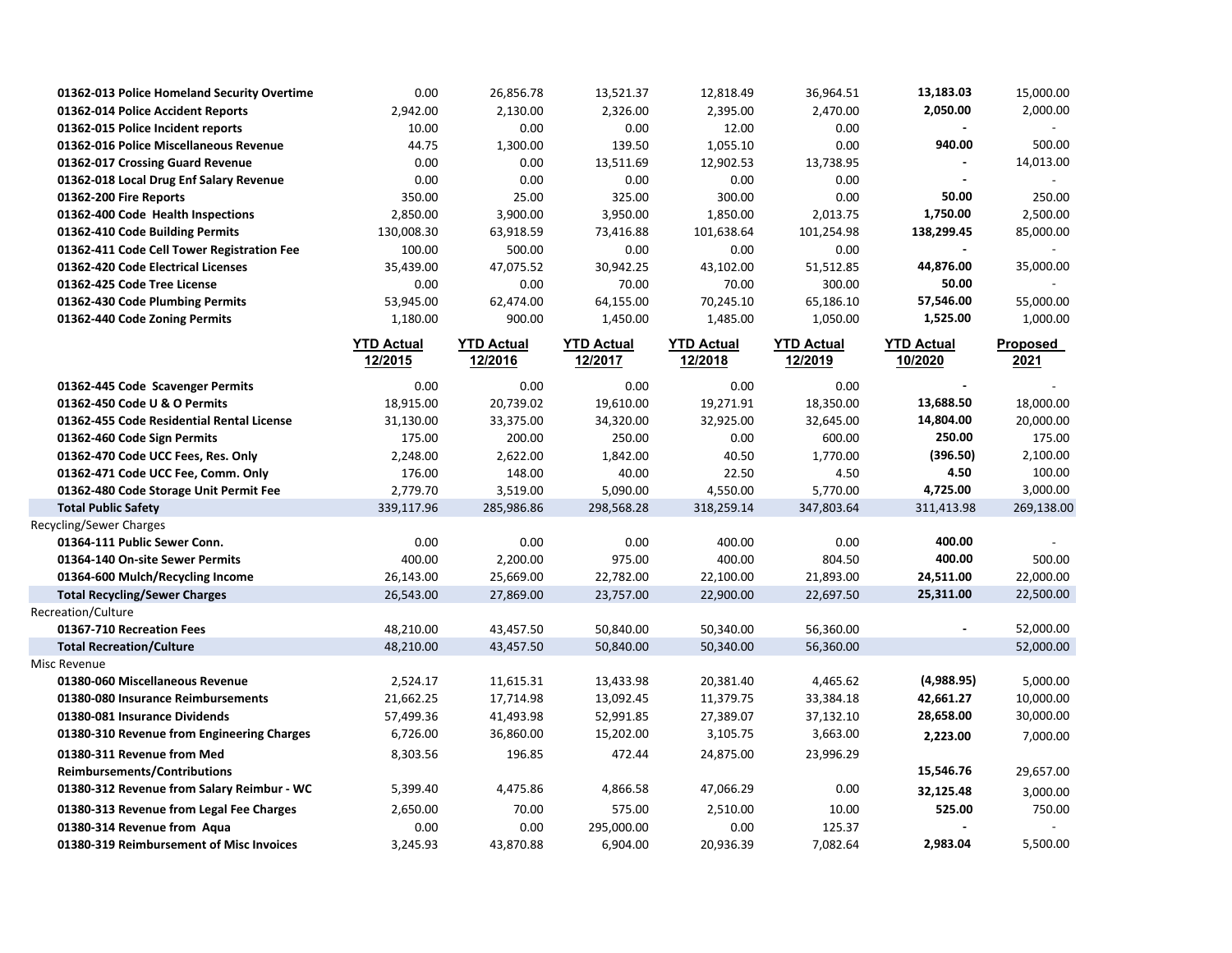| <b>Total Misc Revenue</b>               | 108,010.67   | 156,297.86   | 402,538.30   | 157,643.65   | 109,859.20   | 119,733.60               | 90,907.00                |
|-----------------------------------------|--------------|--------------|--------------|--------------|--------------|--------------------------|--------------------------|
| <b>Interfund Transfers</b>              |              |              |              |              |              |                          |                          |
| 01392-004 Transfer from Grant Projects  | 0.00         | 0.00         | 0.00         | 0.00         | 0.00         |                          |                          |
| 01392-008 Transfer from Sewer Fund      | 180,000.00   | 300,000.00   | 422,234.00   | 389,085.00   | 422,747.00   |                          | 432,297.77               |
| 01392-350 Transfer from Motor License   | 0.00         | 0.00         | 0.00         | 7,887.85     | 0.00         | $\overline{\phantom{a}}$ |                          |
| 01392-490 Transfer from Drug Forfeiture | 0.00         | 0.00         | 0.00         | 29,691.67    | 2,261.68     |                          |                          |
| <b>Total Interfund Transfers</b>        | 180,000.00   | 300,000.00   | 422,234.00   | 426,664.52   | 425,008.68   | $\sim$                   | 432,297.77               |
| Note Proceeds                           |              |              |              |              |              |                          |                          |
| 01393-011 2018 Note Proceeds            | 0.00         | 0.00         | 0.00         | 320,000.00   | 0.00         |                          |                          |
| <b>Total Note Proceeds</b>              | 0.00         | 0.00         | 0.00         | 320,000.00   | 0.00         | $\blacksquare$           | $\mathbf{0}$             |
| <b>Total Revenue</b>                    | 6,493,639.86 | 7,034,090.69 | 7,945,241.43 | 8,050,393.75 | 7,303,099.52 | 6,937,310.91             | 7,720,797.08             |
| <b>Expenses</b>                         |              |              |              |              |              |                          |                          |
| Governing Body                          |              |              |              |              |              |                          |                          |
| 01400-110 Elected Officl. Salaries      | 15,600.00    | 15,600.00    | 14,950.00    | 18,100.00    | 13,650.00    | 12,063.61                | 18,200.00                |
| 01400-161 FICA & Med.-Emplyr.           | 1,193.52     | 1,193.52     | 1,143.79     | 1,384.79     | 1,044.33     | 878.53                   | 1,392.00                 |
| 01400-300 Disaster Declaration Spending |              |              |              |              |              | 5,304.82                 | 5,000.00                 |
| 01400-312 IT Enhancements               | 0.00         | 0.00         | 0.00         | 0.00         | 0.00         |                          | $\overline{\phantom{a}}$ |
| 01400-460 Dues COG CRC                  | 800.00       | 850.00       | 436.11       | 513.53       | 625.00       | 300.00                   | 850.00                   |
| <b>Total Governing Body</b>             | 17,593.52    | 17,643.52    | 16,529.90    | 19,998.32    | 15,319.33    | 18,546.96                | 25,442.00                |
| Administration                          |              |              |              |              |              |                          |                          |
| 01401-100 Salaries-Full Time            | 326,095.61   | 376,749.39   | 389,706.30   | 405,153.33   | 410,412.65   | 343,073.27               | 364,884.19               |
| 01401-105 Salaries-Part Time            | 77.50        | 650.13       | 0.00         | 0.00         | 0.00         |                          | 20,000.00                |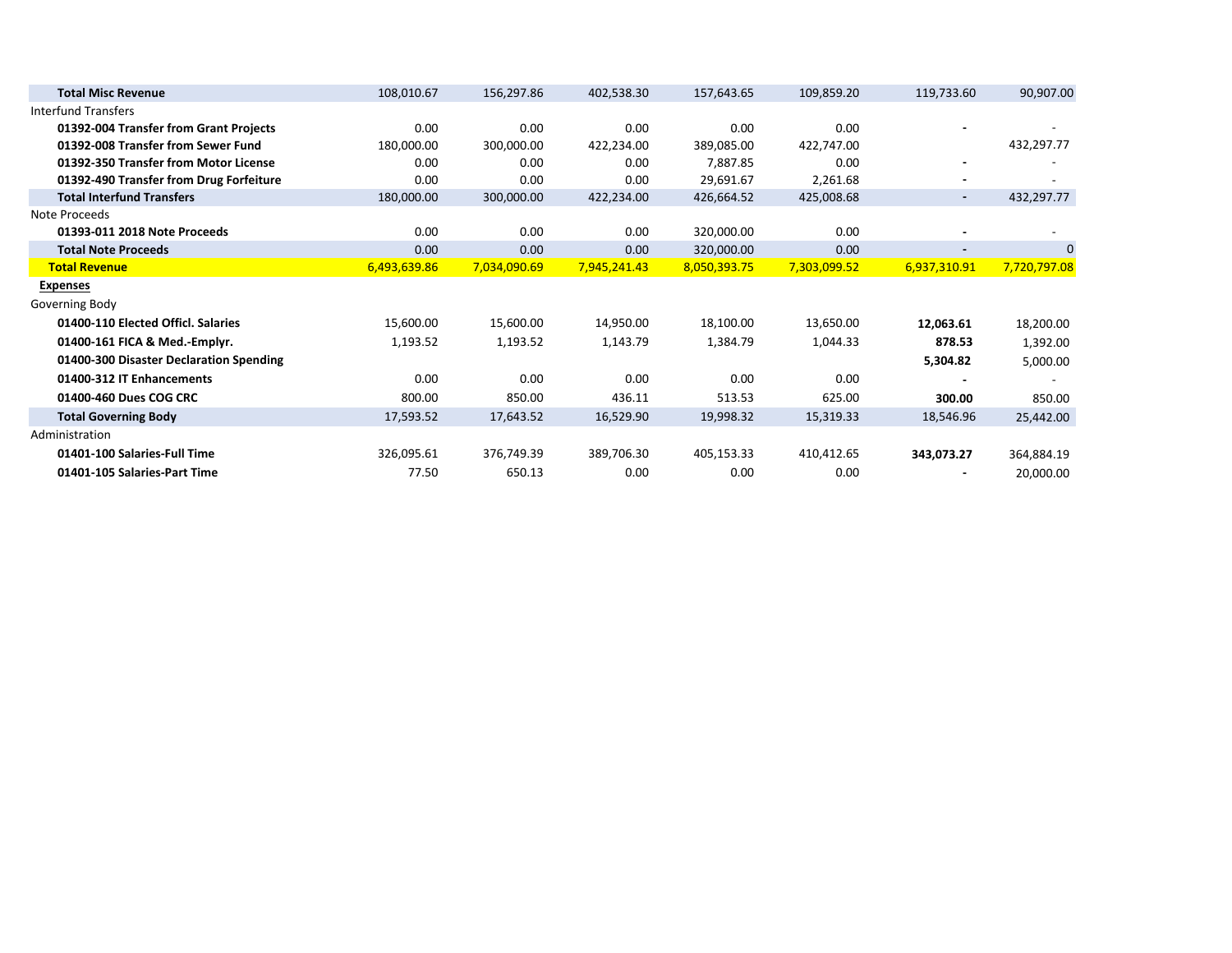|                                              | <b>YTD Actual</b><br>12/2015 | <b>YTD Actual</b><br>12/2016 | <b>YTD Actual</b><br>12/2017 | <b>YTD Actual</b><br>12/2018 | <b>YTD Actual</b><br>12/2019 | <b>YTD Actual</b><br>10/2020 | Proposed<br>2021 |
|----------------------------------------------|------------------------------|------------------------------|------------------------------|------------------------------|------------------------------|------------------------------|------------------|
| 01401-156 Health Insurance                   | 141,782.65                   | 166,397.79                   | 176,823.42                   | 182,838.86                   | 187,139.62                   | 148,043.57                   | 142,795.36       |
| 01401-157 ACA Cadillac Tax                   | 0.00                         | 0.00                         | 0.00                         | 0.00                         | 0.00                         |                              |                  |
| 01401-158 Life Insurance                     | 1,068.12                     | 1,114.56                     | 1,114.56                     | 1,114.56                     | 1,113.96                     | 928.00                       | 1,115.00         |
| 01401-160 457 Retirement-Employer            | 5,900.00                     | 7,400.00                     | 7,900.00                     | 7,900.00                     | 5,925.00                     | 6,425.00                     | 7,900.00         |
| 01401-161 FICA & Med.-Emplyr.                | 26,162.72                    | 29,284.37                    | 31,066.49                    | 31,936.23                    | 32,087.02                    | 24,572.80                    | 32,886.14        |
| 01401-200 Office Supplies                    | 5,692.88                     | 5,438.68                     | 5,298.37                     | 5,031.86                     | 5,064.28                     | 4,129.52                     | 5,000.00         |
| 01401-210 Postage                            | 3,826.09                     | 2,512.91                     | 1,269.00                     | 3,983.98                     | 2,649.01                     | 1,350.64                     | 3,000.00         |
| 01401-260 Minor Equipment                    | 198.14                       | 103.26                       | 0.00                         | 121.78                       | 151.87                       |                              | 250.00           |
| 01401-261 Computer Equipment                 | 1,027.90                     | 1,981.74                     | 3,300.00                     | 799.99                       | 105.99                       |                              | 1,500.00         |
| 01401-270 Printing                           | 1,138.05                     | 195.97                       | 95.00                        | 150.00                       | 0.00                         |                              | 300.00           |
| 01401-301 Banking Service Fees               | 4,428.89                     | 1,327.75                     | 1,281.70                     | 3,035.96                     | 6,330.10                     | 1,034.07                     | 2,500.00         |
| 01401-312 Tech/Sftwre Enhcmnts.              | 799.09                       | 0.00                         | 734.99                       | 0.00                         | 0.00                         |                              | 800.00           |
| 01401-321 Land Phone Service                 | 7,190.00                     | 6,345.86                     | 4,699.77                     | 5,394.65                     | 5,229.69                     | 4,746.40                     | 5,580.00         |
| 01401-324 Cell Phones                        | 1,448.00                     | 1,305.75                     | 1,300.80                     | 1,470.04                     | 1,713.04                     | 1,178.10                     | 1,500.00         |
| 01401-325 Internet                           | 857.64                       | 820.72                       | 1,335.03                     | 629.05                       | 587.65                       | 591.68                       | 800.00           |
| 01401-375 Equipment Agreement & Svc Chgs     | 2,413.79                     | 477.00                       | 607.50                       | 636.00                       | 636.00                       | 636.00                       | 750.00           |
| 01401-460 Dues                               | 1,560.00                     | 1,617.33                     | 1,344.50                     | 1,644.50                     | 1,410.05                     | 1,622.00                     | 1,500.00         |
| 01401-465 Staff Development                  | 6,192.59                     | 4,252.33                     | 5,122.24                     | 4,929.15                     | 5,045.53                     | 2,331.60                     | 5,000.00         |
| <b>Total Administration</b>                  | 537,859.66                   | 607,975.54                   | 632,999.67                   | 656,769.94                   | 665,601.46                   | 540,662.65                   | 598,060.69       |
| Auditing and Financial Services              |                              |                              |                              |                              |                              |                              |                  |
| 01402-300 Finance Services                   | 2,874.25                     | 2,374.25                     | 2,699.25                     | 2,699.25                     | 2,699.25                     | 2,449.25                     | 2,700.00         |
| 01402-310 Professional Services              | 10,400.00                    | 9,500.00                     | 7,750.00                     | 10,000.00                    | 15,000.00                    | 12,630.00                    | 20,000.00        |
| <b>Total Auditing and Financial Services</b> | 13,274.25                    | 11,874.25                    | 10,449.25                    | 12,699.25                    | 17,699.25                    | 15,079.25                    | 22,700.00        |
| <b>Tax Collection</b>                        |                              |                              |                              |                              |                              |                              |                  |
| 01403-110 Tax Collector Salary               | 9,610.00                     | 10,055.07                    | 10,027.59                    | 10,038.58                    | 9,615.50                     | 7,038.55                     | 10,000.00        |
| 01403-161 TC FICA & Med.-Emplyr.             | 1,378.22                     | 1,389.10                     | 1,259.69                     | 1,169.92                     | 1,424.02                     | 1,226.89                     | 1,453.00         |
| 01403-200 Tax Office Supplies                | 785.88                       | 15.99                        | 836.00                       | 61.51                        | 239.08                       | 945.00                       | 250.00           |
| 01403-210 Tax Postage                        | 2,719.86                     | 2,778.05                     | 2,809.62                     | 2,821.67                     | 3,008.00                     | 4,206.85                     | 4,000.00         |
| 01403-270 Annual Tax Bills                   | 1,969.67                     | 2,047.83                     | 2,098.32                     | 2,020.30                     | 4,874.61                     | 12,411.17                    | 10,000.00        |
| 01403-311 Tax Software & IT                  | 144.72                       | 600.00                       | 300.00                       | 750.00                       | 400.00                       | 400.00                       | 500.00           |
| 01403-314 Tax Collector Certification Fee    | 8,404.00                     | 8,101.43                     | 6,228.57                     | 6,450.00                     | 9,000.00                     | 9,000.00                     | 9,000.00         |
| 01403-350 Tax Collector Bonding Fee          | 1,346.46                     | 1,346.46                     | 2,351.08                     | 2,309.00                     | 2,309.00                     | 2,309.00                     | 2,300.00         |
| 01403-465 Tax Collector Development          | 0.00                         | 0.00                         | 0.00                         | 585.74                       | 0.00                         |                              | 250.00           |
| <b>Total Tax Collection</b>                  | 26,358.81                    | 26,333.93                    | 25,910.87                    | 26,206.72                    | 30,870.21                    | 37,537.46                    | 37,753.00        |
| Legal Services                               |                              |                              |                              |                              |                              |                              |                  |
| 01404-310 Legal Professional Services        | 20,328.34                    | 19,362.78                    | 21,010.50                    | 18,075.03                    | 18,284.19                    | 24,344.29                    | 23,000.00        |
| <b>Total Legal Services</b>                  | 20,328.34                    | 19,362.78                    | 21,010.50                    | 18,075.03                    | 18,284.19                    | 24,344.29                    | 23,000.00        |
| <b>General Government</b>                    |                              |                              |                              |                              |                              |                              |                  |
| 01406-271 Newsletter Printing                | 340.00                       | 360.00                       | 695.00                       | 410.00                       | 945.00                       | 970.96                       | 950.00           |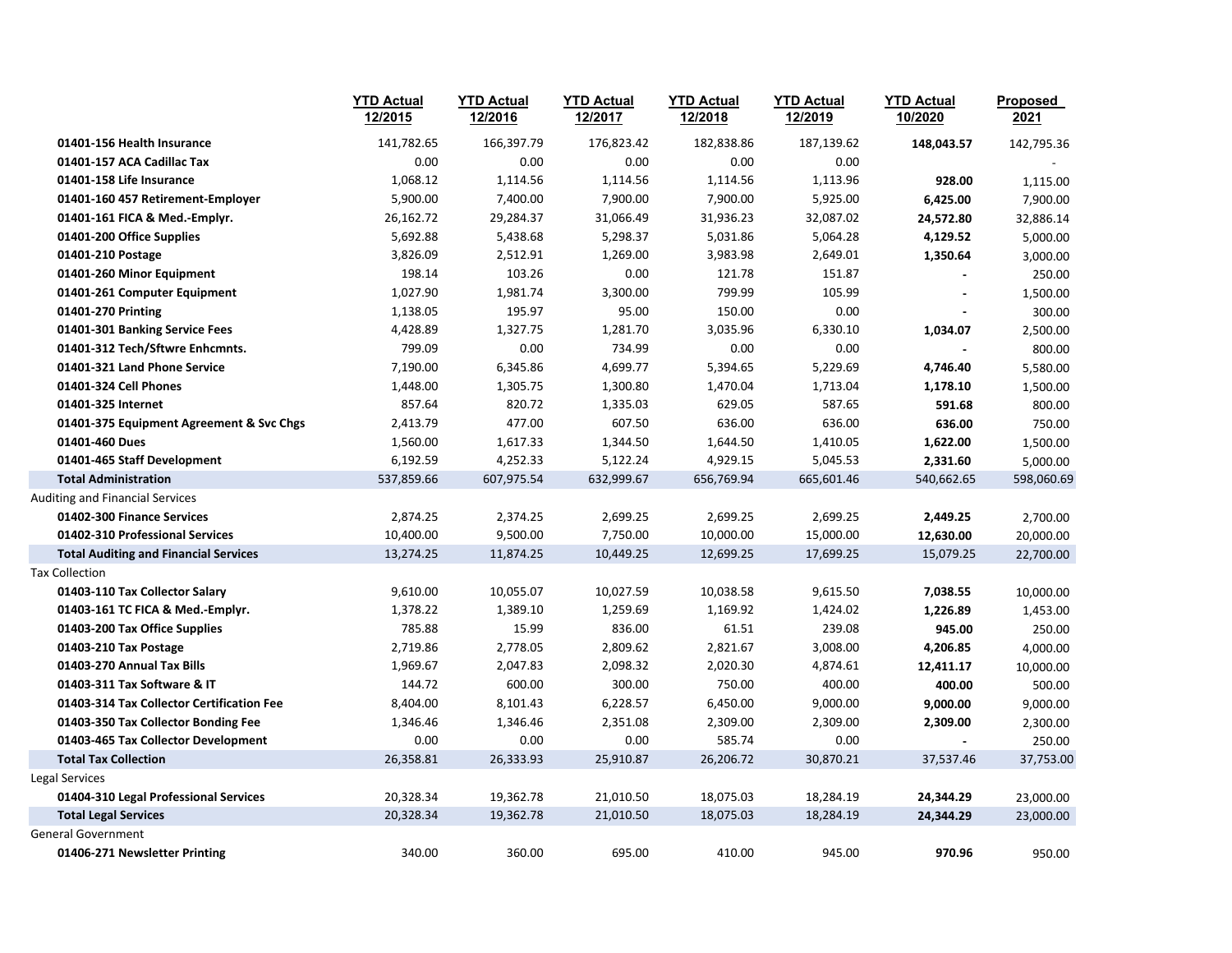| 01406-312 Tech/Sftwre Enhcmnts.      | 1.012.36  | 299.16    | 1.289.16  | 470.75    | 395.76    | 306.56    | 1,000.00  |
|--------------------------------------|-----------|-----------|-----------|-----------|-----------|-----------|-----------|
| 01406-314 Payroll Services           | 5.365.87  | 5,880.76  | 5,905.93  | 5,950.30  | 5.523.28  | 5.524.35  | 5,800.00  |
| 01406-316 Computer System Monitoring | 5,775.06  | 8,595.58  | 8,251.50  | 6,003.50  | 8,253.75  | 7,422.18  | 12.000.00 |
| 01406-317 Technology Repair          | 11.961.32 | 3,460.00  | 4.433.96  | 4.696.94  | 2.929.29  | 5.401.47  | 5,000.00  |
| 01406-340 Advertising                | 6.658.87  | 3,655.46  | 7.094.76  | 6,056.16  | 9.992.82  | 5.463.01  | 4,500.00  |
| 01406-346 Codification Updates       | 3.890.00  | 2,025.00  | 4.244.12  | 1,445.00  | 3,839.84  | 3.730.00  | 4.500.00  |
| <b>Total General Government</b>      | 35.003.48 | 24.275.96 | 31.914.43 | 25,032.65 | 31.879.74 | 28,818.53 | 33,750.00 |

Engineering Services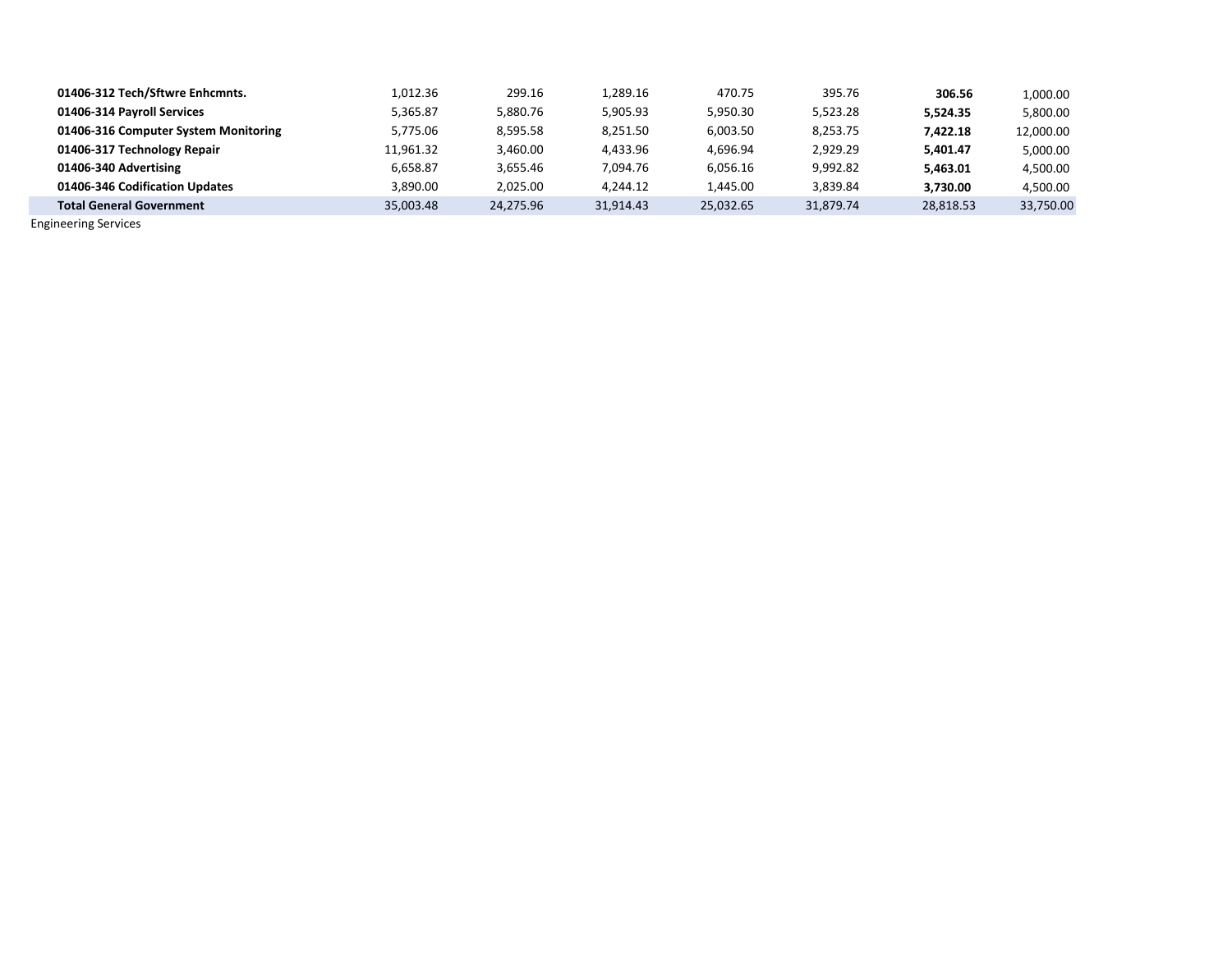|                                           | <b>YTD Actual</b><br>12/2015 | <b>YTD Actual</b><br>12/2016 | <b>YTD Actual</b><br>12/2017 | <b>YTD Actual</b><br>12/2018 | <b>YTD Actual</b><br>12/2019 | <b>YTD Actual</b><br>10/2020 | Proposed<br>2021 |
|-------------------------------------------|------------------------------|------------------------------|------------------------------|------------------------------|------------------------------|------------------------------|------------------|
| 01408-310 Engineering Services            | 15,922.00                    | 55,654.00                    | 28,775.57                    | 12,804.75                    | 21,067.00                    | 43,342.00                    | 35,000.00        |
| <b>Total Engineering Services</b>         | 15,922.00                    | 55,654.00                    | 28,775.57                    | 12,804.75                    | 21,067.00                    | 43,342.00                    | 35,000.00        |
| Government Buildings                      |                              |                              |                              |                              |                              |                              |                  |
| 01409-200 Supplies-Twp Admin Bldg.        | 1,681.66                     | 1,104.31                     | 710.05                       | 1,036.38                     | 919.01                       | 689.10                       | 1,000.00         |
| 01409-205 Supplies- PWD Garage            | 776.61                       | 593.96                       | 615.54                       | 915.43                       | 765.18                       | 1,613.72                     | 750.00           |
| 01409-360 Utilities-Twp Admin Bldg.       | 13,041.82                    | 8,948.83                     | 8,728.85                     | 9,647.50                     | 7,826.10                     | 7,777.69                     | 9,950.00         |
| 01409-361 Utilities - Summit School       | 0.00                         | 9,079.25                     | 23,435.26                    | 28,996.88                    | 1,246.71                     | 2,173.76                     | 1,200.00         |
| 01409-365 Utilities- PWD Garage           | 6,898.33                     | 4,893.55                     | 4,362.81                     | 4,417.46                     | 4,646.95                     | 4,523.45                     | 5,300.00         |
| 01409-370 Repairs to Twp Admin Bldg.      | 56,658.62                    | 18,649.15                    | 4,058.61                     | 5,600.67                     | 9,235.15                     | 2,351.77                     | 6,000.00         |
| 01409-372 Cleaning Svc/Supplies Twp Admin | 6,876.06                     | 7,909.00                     | 6,435.00                     | 8,935.00                     | 8,063.11                     | 6,180.00                     | 8,000.00         |
| 01409-373 Repairs to PWD Garage           | 1,122.28                     | 741.36                       | 650.21                       | 374.60                       | 1,385.16                     | 1,784.78                     | 15,000.00        |
| 01409-375 Mtnc/Repairs Twp Owned Bldgs    | 175.00                       | 2,862.95                     | 451.00                       | 0.00                         | 156.32                       | 144.82                       |                  |
| 01409-376 Bungalow-Rprs.-Maint.           | 790.29                       | 2,042.41                     | 482.45                       | 1,677.64                     | 6,755.94                     | 3,371.04                     | 2,500.00         |
| 01409-710 Township Land                   | 2,911.00                     | 855,936.49                   | 95.00                        | 149.50                       | 201.34                       | 2,438.00                     | 500.00           |
| <b>Total Government Buildings</b>         | 90,931.67                    | 912,761.26                   | 50,024.78                    | 61,751.06                    | 41,200.97                    | 33,048.13                    | 50,200.00        |
| Police                                    |                              |                              |                              |                              |                              |                              |                  |
| 01410-100 Salaries-Police Admin Full Time | 158,293.75                   | 154,882.89                   | 159,246.81                   | 164,993.53                   | 162,280.02                   | 114,018.47                   | 179,049.00       |
| 01410-101 Heart and Lung Wages            | 2,874.89                     | 7,610.65                     | 17,876.60                    | 39,847.56                    | 7,499.54                     | 40,979.32                    | 10,000.00        |
| 01410-102 Salaries Police Union Full Time | 1,162,125.68                 | 1,275,341.62                 | 1,218,272.65                 | 1,273,248.33                 | 1,270,752.20                 | 980,070.96                   | 1,486,984.00     |
| 01410-105 Salaries-Police Part Time       | 22,733.31                    | 0.00                         | 0.00                         | 0.00                         | 32,739.01                    | 31,823.00                    | 60,000.00        |
| 01410-140 Crossing Guards Wages           | 23,607.83                    | 25,786.48                    | 26,165.65                    | 26,071.41                    | 25,531.42                    | 20,671.20                    | 29,580.00        |
| 01410-156 Health Ins.-Emplyr.             | 439,029.62                   | 442,800.93                   | 496,842.57                   | 498,504.72                   | 491,609.71                   | 375,434.85                   | 415,000.00       |
| 01410-157 ACA Cadillac Tax                | 0.00                         | 0.00                         | 0.00                         | 0.00                         | 0.00                         |                              |                  |
| 01410-158 Life Insurance-Employer         | 16,967.82                    | 17,163.90                    | 17,635.58                    | 17,273.38                    | 17,023.49                    | 15,160.17                    | 16,250.00        |
| 01410-159 Employer Sponsored HSA          | 0.00                         | 0.00                         | 0.00                         | 0.00                         | 0.00                         | 43,500.00                    | 45,000.00        |
| 01410-161 FICA & Med.-Emplyr.             | 112,873.02                   | 125,463.93                   | 128,432.44                   | 132,557.44                   | 137,840.81                   | 97,486.36                    | 132,421.00       |
| 01410-162 Unemployment Compensation       | 65.87                        | 0.00                         | 0.00                         | 0.00                         | 0.00                         | $\blacksquare$               | 2,000.00         |
| 01410-179 Local Drug Enforcement Overtime | 0.00                         | 0.00                         | 0.00                         | 31,953.35                    | 267.64                       |                              | 10,000.00        |
| 01410-180 Retro Pay for CBA               | 0.00                         | 0.00                         | 30,864.95                    | 0.00                         | 50,131.45                    |                              |                  |
| 01410-181 Severance Payout                | 0.00                         | 0.00                         | 0.00                         | 0.00                         | 0.00                         |                              |                  |
|                                           |                              |                              |                              |                              |                              |                              | 51,000.00        |
| 01410-182 Police Comp-time payout         | 0.00                         | 0.00                         | 59,094.11                    | 73,043.23                    | 58,800.90                    |                              | 56,000.00        |
| 01410-183 Overtime                        | 54,549.26                    | 118,467.12                   | 98,693.82                    | 72,625.33                    | 117,431.46                   | 51,463.97                    | 50,000.00        |
| 01410-185 Standby Time                    | 3,643.36                     | 3,397.39                     | 7,682.15                     | 3,491.49                     | 3,233.14                     |                              | 6,500.00         |
| 01410-186 Extra Dty Pay-Recov.            | 4,277.50                     | 5,000.00                     | 5,417.50                     | 4,800.00                     | 12,997.50                    | 17,185.00                    | 5,000.00         |
| 01410-187 Drug Enforcement Overtime       | 53,735.53                    | 20,459.40                    | 15,362.47                    | 2,890.03                     | 4,675.40                     |                              | 7,500.00         |
| 01410-188 Homeland Security Task Force    | 216.58                       | 21,287.93                    | 13,778.88                    | 15,568.93                    | 29,907.86                    | 9,473.57                     | 15,000.00        |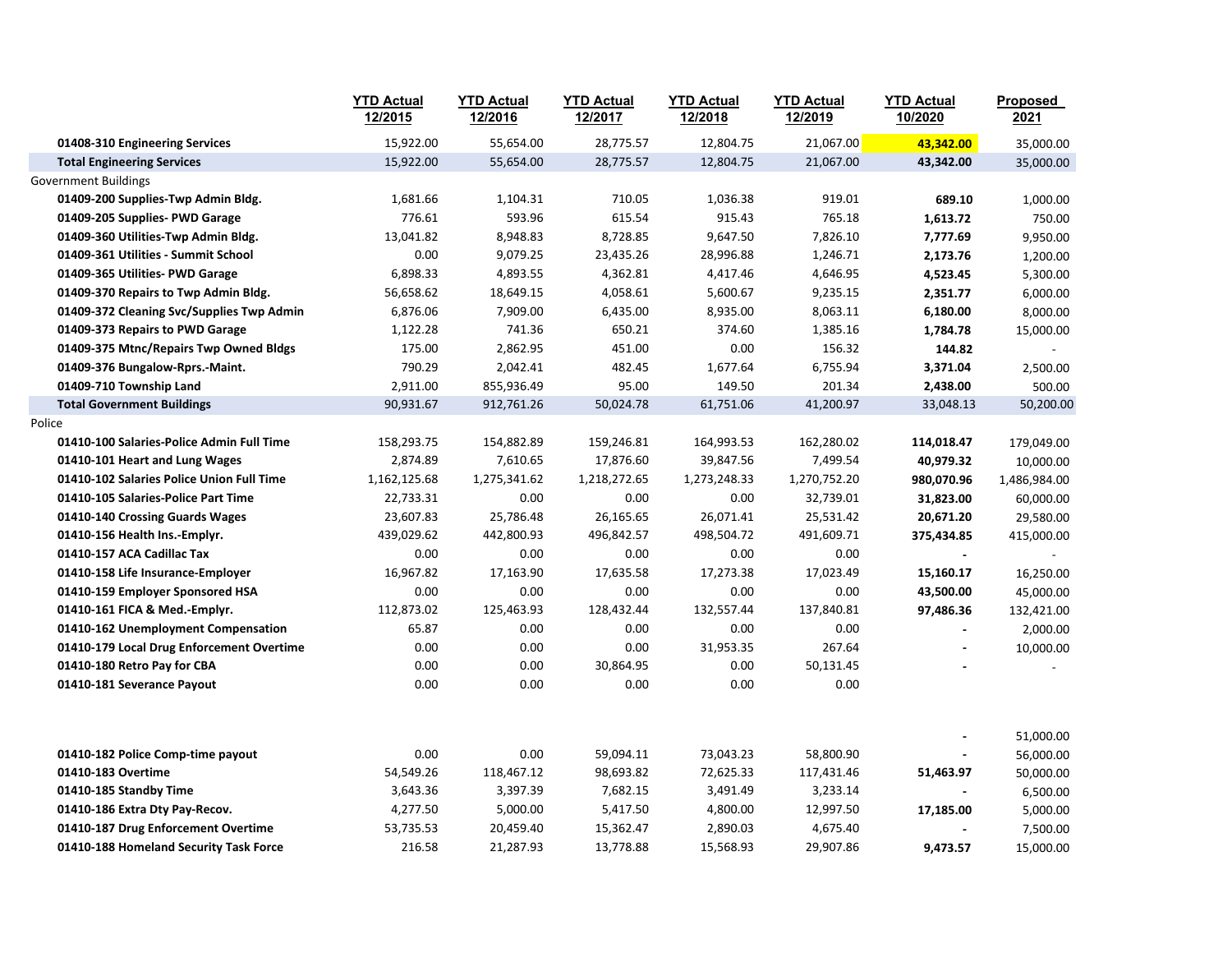| 01410-189 Festive Pay (Double Time) | 18.217.36 | 23,029.80 | 23,395.18 | 25,255.83 | 28,410.12 | 8.006.00  | 23,000.00 |
|-------------------------------------|-----------|-----------|-----------|-----------|-----------|-----------|-----------|
| 01410-190 Uniform Cleaning Allwnce. | 6.091.67  | 6,750.00  | 6,750.00  | 6.300.00  | 7,500.00  | 7.875.00  | 8,000.00  |
| 01410-192 Police Physical Testing   | 0.00      | 0.00      | 0.00      | 0.00      | 0.00      |           |           |
| 01410-200 Operating Supplies        | 2,835.32  | 2.707.54  | 3,399.93  | 2,848.37  | 3,639.50  | 2,875.15  | 2,500.00  |
| 01410-210 Police Postage            | 329.82    | 278.26    | 294.14    | 794.47    | 293.94    | 83.68     | 250.00    |
| 01410-220 New Uniforms              | 12.324.86 | 10,350.21 | 9,767.51  | 10.439.43 | 2.004.59  | 17.204.64 | 12,000.00 |
| 01410-221 Vest Program              | 0.00      | 2,319.12  | 0.00      | 0.00      | 0.00      | 4,990.71  |           |
| 01410-228 Battery Replacement       | 0.00      | 1,160.90  | 990.00    | 124.95    | 950.27    | 974.96    | 1,000.00  |
| 01410-229 Food                      | 79.96     | 21.13     | 97.99     | 30.21     | 50.00     |           | 100.00    |
| 01410-230 Guns and Supplies         | 4.967.88  | 5.002.70  | 6.280.03  | 5.472.24  | 5,061.27  | 4.843.26  | 5,000.00  |
| 01410-231 Gasoline                  | 39.994.24 | 29,033.47 | 28,661.55 | 27,158.07 | 26.067.34 | 20.967.46 | 30,000.00 |
| 01410-260 Minor Equipment           | 1,587.91  | 1,766.40  | 1,366.02  | 1,606.25  | 1,565.00  | 2,096.65  | 1,600.00  |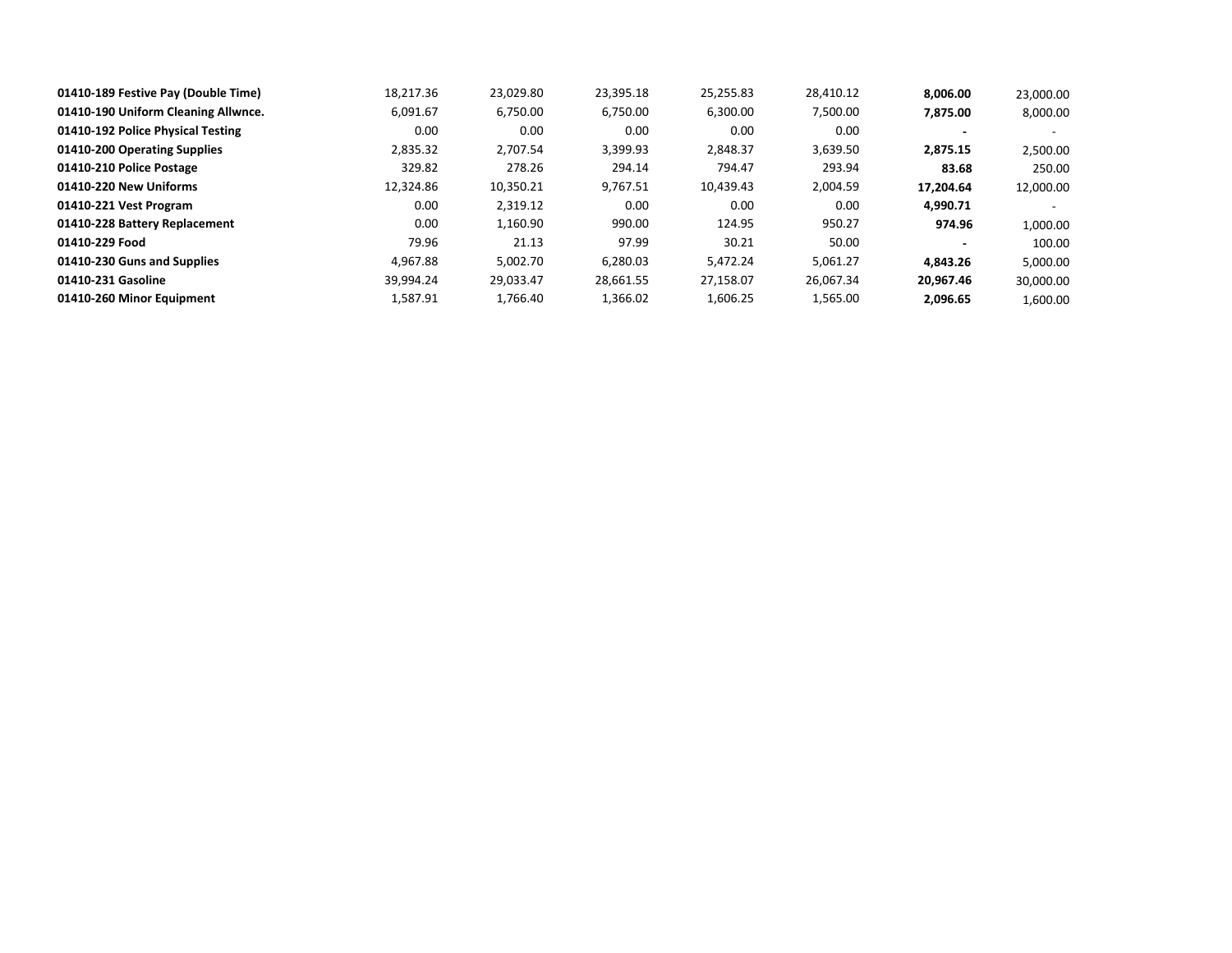|      |                                          | <b>YTD Actual</b><br>12/2015 | <b>YTD Actual</b><br>12/2016 | <b>YTD Actual</b><br>12/2017 | <b>YTD Actual</b><br>12/2018 | <b>YTD Actual</b><br>12/2019 | <b>YTD Actual</b><br>10/2020 | Proposed<br>2021 |
|------|------------------------------------------|------------------------------|------------------------------|------------------------------|------------------------------|------------------------------|------------------------------|------------------|
|      | 01410-300 Other Services & Charges       | 0.00                         | 516.49                       | 0.00                         | 500.00                       | 0.00                         | 407.85                       | 500.00           |
|      | 01410-302 Toxicological Services         | 3,006.00                     | 2,688.00                     | 1,512.00                     | 672.00                       | 1,544.00                     | 889.00                       | 1,000.00         |
|      | 01410-312 Civil Service Expenses         | 236.25                       | 1,140.50                     | 0.00                         | 280.00                       | 0.00                         | 325.00                       | 2,000.00         |
|      | 01410-316 Computer Equipment             | 1,965.15                     | 2,500.00                     | 2,028.86                     | 2,471.02                     | 3,896.22                     | 2,500.00                     | 2,500.00         |
|      | 01410-317 Software & Technology Repair   | 6,592.55                     | 8,089.71                     | 12,968.65                    | 14,723.74                    | 15,273.50                    | 13,504.38                    | 14,175.00        |
|      | 01410-319 Legal & Collectv Barg Arbitrn  | 3,405.00                     | 6,281.00                     | 8,560.50                     | 20,162.39                    | 14,248.00                    | 10,023.00                    | 33,000.00        |
|      | 01410-321 Land Phone Service             | 8,016.38                     | 7,081.47                     | 5,556.62                     | 6,546.26                     | 6,359.70                     | 5,302.69                     | 5,580.00         |
|      | 01410-322 Public Relations               | 0.00                         | 998.85                       | 1,082.00                     | 400.00                       | 1,047.11                     |                              | 1,000.00         |
|      | 01410-324 Cell Phones                    | 2,746.03                     | 2,474.01                     | 2,894.72                     | 2,481.48                     | 2,723.22                     | 2,116.20                     | 2,760.00         |
|      | 01410-325 Internet                       | 857.64                       | 820.74                       | 1,439.92                     | 754.91                       | 740.98                       | 752.47                       | 750.00           |
|      | 01410-326 Radio Svc Repair & Mtnc        | 2,182.70                     | 484.00                       | 1,263.10                     | 1,031.00                     | 1,007.10                     | 1,162.40                     | 1,600.00         |
|      | 01410-370 Vehicle Repair & Mainten.      | 3,564.37                     | 4,582.94                     | 6,436.88                     | 5,814.22                     | 6,553.89                     | 10,452.03                    | 5,000.00         |
|      | 01410-371 In-House Veh. Rpr. & Maint     | 5,038.18                     | 2,129.23                     | 1,530.95                     | 1,726.10                     | 6,692.20                     | 1,214.24                     | 2,500.00         |
|      | 01410-374 Tires                          | 2,996.30                     | 2,994.52                     | 2,969.61                     | 2,924.40                     | 2,965.62                     | 2,939.41                     | 3,000.00         |
|      | 01410-375 Equipment Maintenance          | 1,148.45                     | 1,153.53                     | 1,421.84                     | 1,436.20                     | 1,876.25                     | 2,181.66                     | 1,200.00         |
|      | 01410-450 Animal Control                 | 4,638.76                     | 6,665.00                     | 10,673.00                    | 7,988.47                     | 4,606.92                     | 2,050.00                     | 5,000.00         |
|      | 01410-455 Prisoner Lodging               | 10,335.00                    | 7,470.00                     | 4,535.00                     | 4,770.00                     | 1,590.00                     | $\blacksquare$               | 5,000.00         |
|      | 01410-460 Dues                           | 1,870.00                     | 2,000.00                     | 2,595.00                     | 2,740.00                     | 3,195.00                     | 3,963.02                     | 5,000.00         |
|      | 01410-465 Staff Development              | 4,894.78                     | 4,496.41                     | 5,603.69                     | 6,362.61                     | 7,480.28                     | 7,552.68                     | 7,000.00         |
|      | 01410-700 Purchase of Vehicles           | 5,614.46                     | 0.00                         | 46,217.87                    | 1,535.00                     | 16,708.27                    | 42,975.86                    | 65,000.00        |
|      | 01410-701 Grant Expenses                 | 0.00                         | 0.00                         | 0.00                         | 0.00                         | 0.00                         |                              |                  |
|      | 01410-702 Capital Purchase               | 0.00                         | 0.00                         | 0.00                         | 0.00                         | 0.00                         |                              |                  |
|      | <b>Total Police</b>                      | 2,210,531.04                 | 2,364,648.17                 | 2,495,658.74                 | 2,522,218.35                 | 2,596,771.84                 | 1,977,496.27                 | 2,824,299.00     |
| Fire |                                          |                              |                              |                              |                              |                              |                              |                  |
|      | 01411-105 Salaries                       | 8,100.58                     | 10,340.20                    | 10,983.24                    | 11,367.60                    | 8,525.70                     | 9,022.98                     | 12,392.00        |
|      | 01411-161 FICA & Med.-Emplyr.            | 619.69                       | 791.04                       | 840.20                       | 869.60                       | 652.20                       | 690.25                       | 948.00           |
|      | 01411-200 Office Supplies                | 53.26                        | 277.35                       | 82.51                        | 17.48                        | 67.19                        | 68.83                        | 100.00           |
|      | 01411-220 Emergency Management           | 0.00                         | 0.00                         | 18.99                        | 3,265.96                     | 146.75                       | 9.95                         | 400.00           |
|      | 01411-221 Uniforms                       | 256.93                       | 397.45                       | 208.00                       | 122.74                       | 60.00                        | $\blacksquare$               | 500.00           |
|      | 01411-229 Food                           | 88.56                        | 0.00                         | 48.68                        | 0.00                         | 0.00                         |                              | 100.00           |
|      | 01411-231 Fire Marshal Gasoline          | 0.00                         | 0.00                         | 0.00                         | 0.00                         | 240.92                       | 233.26                       | $\mathcal{L}$    |
|      | 01411-242 Fire Prevention                | 395.01                       | 541.98                       | 563.05                       | 570.46                       | 676.20                       | 24.00                        | 600.00           |
|      | 01411-321 Cell Phone                     | 342.23                       | 0.00                         | 0.00                         | 240.00                       | 240.00                       | 120.00                       | 240.00           |
|      | 01411-326 Radio Repairs/Maint.           | 64.00                        | 64.00                        | 0.00                         | 64.00                        | 0.00                         |                              | 100.00           |
|      | 01411-370 Vehicle Repair and Maintenance | 0.00                         | 0.00                         | 0.00                         | 1,567.97                     | 1,061.85                     | 622.06                       | 200.00           |
|      | 01411-380 Hydrant Service                | 97,863.00                    | 99,639.50                    | 97,863.00                    | 97,863.00                    | 90,414.97                    | 61,810.15                    | 97,000.00        |
|      | 01411-460 Dues                           | 330.00                       | 175.00                       | 0.00                         | 175.00                       | 175.00                       |                              | 180.00           |
|      | 01411-465 Staff Development              | 45.95                        | 261.05                       | 0.00                         | 56.64                        | 157.91                       |                              | 100.00           |
|      | 01411-520 South Media Fire Contrib.      | 107,807.84                   | 112,287.34                   | 58,000.00                    | 58,000.00                    | 63,000.00                    | 63,000.00                    | 63,000.00        |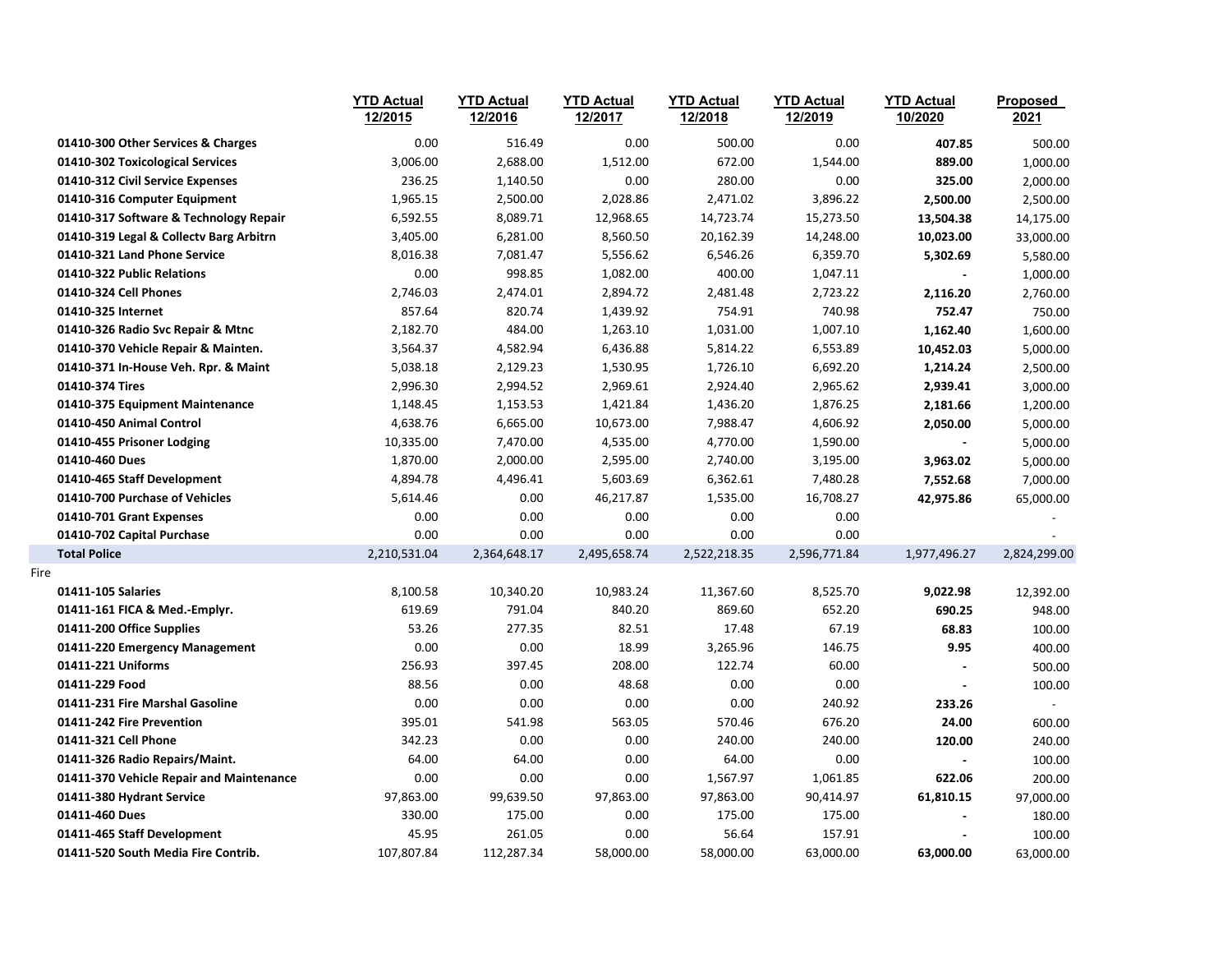| 01411-521 South Media Fire Relief   | 0.00       | 0.00       | 48.347.05  | 43.947.85  | 47.666.42  | 47.593.46  | 42.500.00  |
|-------------------------------------|------------|------------|------------|------------|------------|------------|------------|
| 01411-522 South Media Repairs       | 0.00       | 0.00       | 2.487.61   | 0.00       | 0.00       |            | $\sim$     |
| 01411-530 Garden City Fire-Contrib. | 114,307.83 | 115.537.93 | 62,800.00  | 58,000.00  | 63,000.00  | 63.000.00  | 63,000.00  |
| 01411-531 Garden City Fire Relief   | 0.00       | 0.00       | 48.347.05  | 43.947.85  | 47.666.42  | 47.593.46  | 42.500.00  |
| 01411-532 Garden City Repairs       | 0.00       | 0.00       | 0.00       | 0.00       | 0.00       |            | $\sim$     |
| 01411-700 Fire Capital Purchase     | 200.000.00 | 0.00       | 0.00       | 0.00       | 341.366.03 |            |            |
| <b>Total Fire</b>                   | 530.274.88 | 340.312.84 | 330,589.38 | 320,076.15 | 665,117.56 | 293,788.40 | 323,860.00 |

Inspectors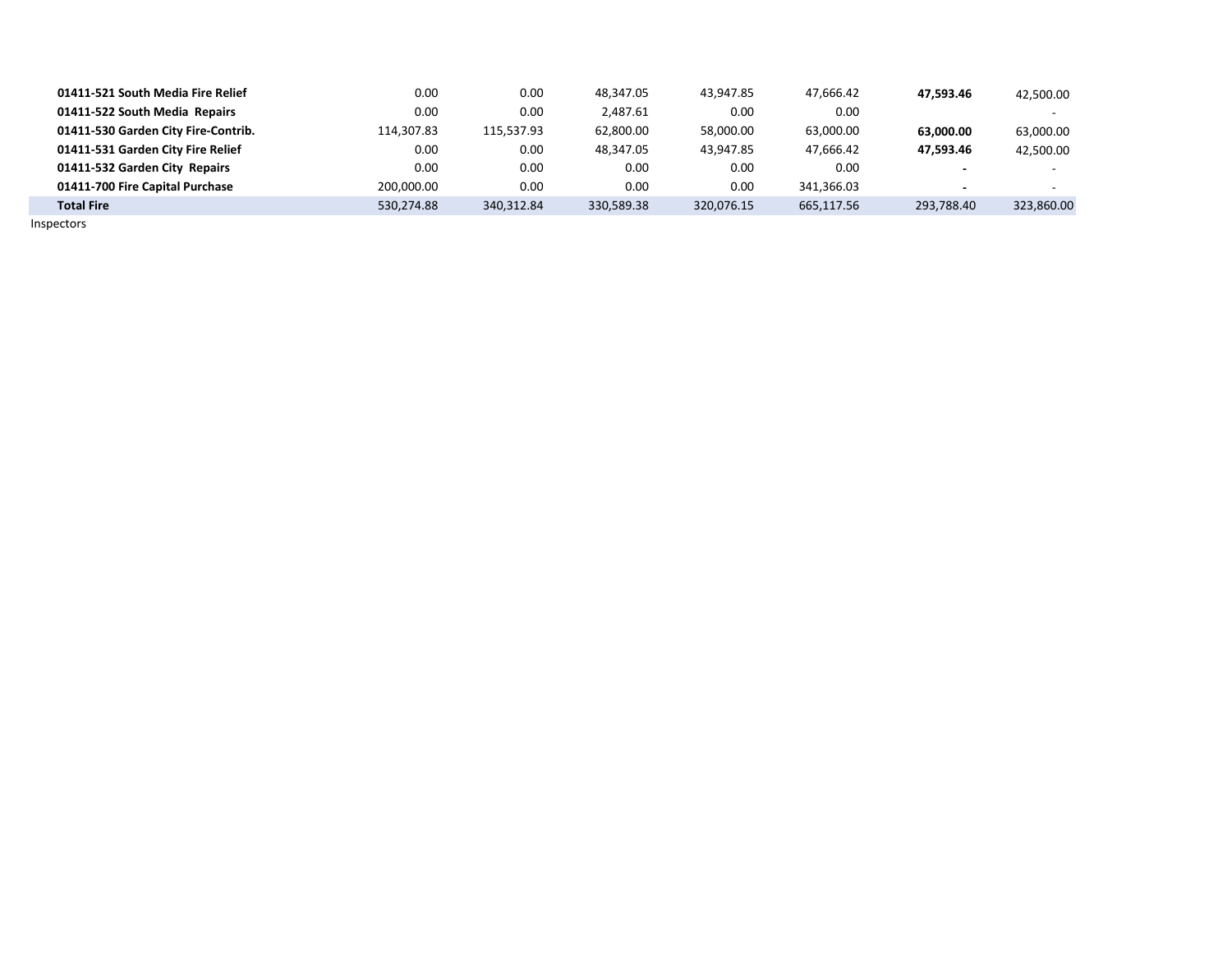|                                                  | <b>YTD Actual</b><br>12/2015 | <b>YTD Actual</b><br>12/2016 | <b>YTD Actual</b><br>12/2017 | <b>YTD Actual</b><br>12/2018 | <b>YTD Actual</b><br>12/2019 | <b>YTD Actual</b><br>10/2020 | Proposed<br>2021 |
|--------------------------------------------------|------------------------------|------------------------------|------------------------------|------------------------------|------------------------------|------------------------------|------------------|
| 01413-100 Salaries-Full Time                     | 68,235.04                    | 55,010.09                    | 56,850.02                    | 58,772.41                    | 57,800.00                    | 43,604.26                    | 63,773.00        |
| 01413-105 Salaries-Part Time                     | 3,740.16                     | 0.00                         | 0.00                         | 0.00                         | 0.00                         |                              |                  |
| 01413-156 Health Insurance                       | 26,714.65                    | 35,213.67                    | 36,232.58                    | 35,240.68                    | 38,379.20                    | 32,432.70                    | 36,812.63        |
| 01413-157 ACA CAdillac Tax                       | 0.00                         | 0.00                         | 0.00                         | 0.00                         | 0.00                         |                              |                  |
| 01413-158 Life Insurance                         | 232.20                       | 185.76                       | 185.76                       | 185.76                       | 185.66                       | 170.17                       | 185.00           |
| 01413-161 FICA & Med.-Emplyr.                    | 5,506.12                     | 4,254.34                     | 4,348.99                     | 4,496.20                     | 4,421.75                     | 3,335.68                     | 4,879.00         |
| 01413-200 Supplies                               | 533.07                       | 379.09                       | 259.21                       | 674.58                       | 19.94                        | 34.98                        | 500.00           |
| 01413-231 Gasoline                               | 438.63                       | 390.14                       | 600.18                       | 3,434.59                     | 453.53                       | 303.45                       | 500.00           |
| 01413-313 U & O Inspectors                       | 9,240.00                     | 7,750.00                     | 12,850.00                    | 8,660.00                     | 8,090.00                     | 4,375.00                     | 9,000.00         |
| 01413-314 Bldg, Plmb., HVAC Insp.                | 14,895.12                    | 34,529.74                    | 29,198.37                    | 6,406.91                     | 26,443.79                    | 52,342.66                    | 45,000.00        |
| 01413-315 Elctrcl. Inspec. Srvcs.                | 9,355.00                     | 7,295.00                     | 20,930.00                    | 13,975.00                    | 13,245.00                    | 13,405.00                    | 18,000.00        |
| 01413-319 UCC Education Charge                   | 2,105.00                     | 2,520.00                     | 1,836.00                     | 0.00                         | 1,927.00                     |                              | 2,300.00         |
| 01413-324 Cell Phones                            | 108.97                       | 428.27                       | 444.04                       | 465.27                       | 482.37                       | 518.78                       | 400.00           |
| 01413-370 Vehicle Repair & Mainten.              | 901.02                       | 87.53                        | 175.72                       | 373.12                       | 269.00                       | 25.00                        | 500.00           |
| 01413-460 Dues                                   | 0.00                         | 110.00                       | 0.00                         | 0.00                         | 0.00                         | $\sim$                       | 135.00           |
| 01413-465 Staff Development                      | 1,025.65                     | 480.78                       | 137.75                       | 745.00                       | 98.95                        |                              | 1,300.00         |
| 01413-700 Inspector Vehicle                      | 0.00                         | 0.00                         | 0.00                         | 0.00                         | 0.00                         |                              |                  |
| <b>Total Inspectors</b>                          | 143,030.63                   | 148,634.41                   | 164,048.62                   | 133,429.52                   | 151,816.19                   | 150,547.68                   | 183,284.63       |
| Planning and Zoning                              |                              |                              |                              |                              |                              |                              |                  |
| 01414-310 Zoning Solicitor Retainer              | 4,000.00                     | 4,000.00                     | 4,000.00                     | 4,000.00                     | 4,000.00                     | 4,000.00                     | 4,500.00         |
| 01414-314 Court Reporter                         | 3,781.00                     | 4,013.50                     | 4,878.50                     | 5,234.25                     | 2,580.60                     | 2,377.50                     | 4,000.00         |
| 01414-316 P & Z Legal Services                   | 19,060.80                    | 33,972.07                    | 36,108.79                    | 23,110.26                    | 21,229.16                    | 8,836.40                     | 20,000.00        |
| 01414-340 Advertising                            | 2,339.82                     | 3,026.70                     | 4,059.45                     | 1,066.81                     | 212.50                       | 2,944.73                     | 3,500.00         |
| <b>Total Planning and Zoning</b>                 | 29,181.62                    | 45,012.27                    | 49,046.74                    | 33,411.32                    | 28,022.26                    | 18,158.63                    | 32,000.00        |
| Health                                           |                              |                              |                              |                              |                              |                              |                  |
| 01421-310 Health Inspector                       | 1,085.00                     | 1,058.75                     | 988.75                       | 1,076.25                     | 1,137.50                     | 420.00                       | 1,500.00         |
| 01421-315 Pest Control                           | 9.97                         | 55.39                        | 125.00                       | 0.00                         | 0.00                         | 1,490.00                     | 1,000.00         |
| <b>Total Health</b>                              | 1,094.97                     | 1,114.14                     | 1,113.75                     | 1,076.25                     | 1,137.50                     | 1,910.00                     | 2,500.00         |
| Recycling Collection & Disposal                  |                              |                              |                              |                              |                              |                              |                  |
| 01426-368 Recycling Disposal Fee                 | 203,592.96                   | 207,679.92                   | 174,964.80                   | 204,145.28                   | 210,147.00                   | 277,444.73                   | 360,000.00       |
| <b>Total Recycling Collection &amp; Disposal</b> | 203,592.96                   | 207,679.92                   | 174,964.80                   | 204,145.28                   | 210,147.00                   | 277,444.73                   | 360,000.00       |
| Solid Waste Disposal                             |                              |                              |                              |                              |                              |                              |                  |
| 01427-367 County Trash Permit                    | 1,000.00                     | 1,300.00                     | 550.00                       | 950.00                       | 1,050.00                     | 1,050.00                     | 1,050.00         |
| 01427-368 Solid Waste Disposal                   | 3,829.24                     | 3,248.20                     | 4,202.27                     | 7,289.44                     | 10,920.39                    |                              |                  |
|                                                  |                              |                              |                              |                              |                              | 2,914.39                     | 9,000.00         |
| 01427-452 Heavy Trash Expenses                   | 500.00                       | 500.00                       | 600.00                       | 1,120.00                     | 2,760.00                     | 300.00                       | 1,500.00         |
| 01427-460 Dues                                   | 100.00                       | 100.00                       | 100.00                       | 100.00                       | 100.00                       |                              | 100.00           |
| <b>Total Solid Waste Disposal</b>                | 5,429.24                     | 5,148.20                     | 5,452.27                     | 9,459.44                     | 14,830.39                    | 4,264.39                     | 11,650.00        |

Highway General Services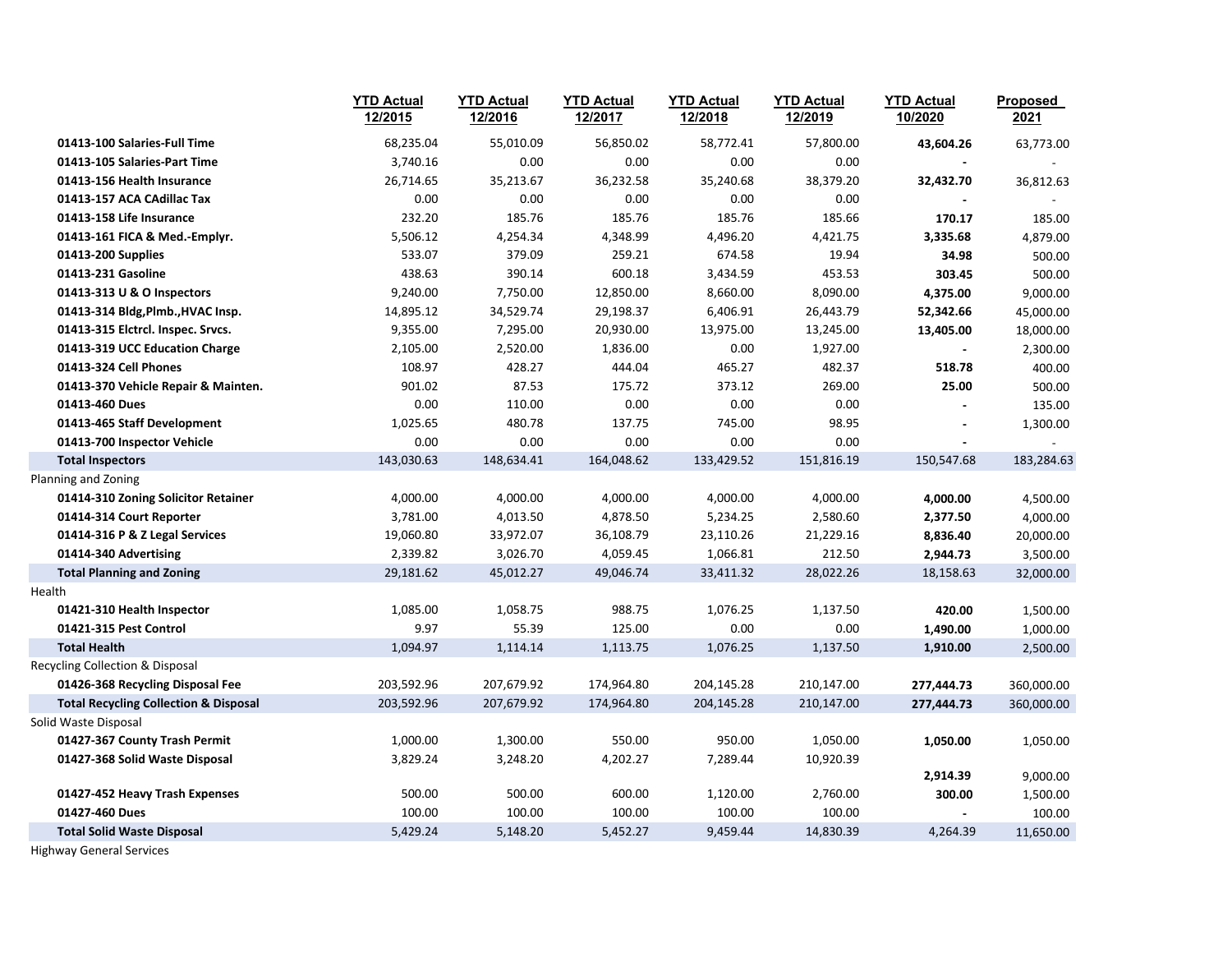| 01430-100 Salaries-Non Union Full Time | 127,091.57 | 136,939.97 | 147,350.53 | 142,454.33 | 131,620.35 | 106.679.63 | 152,966.00 |
|----------------------------------------|------------|------------|------------|------------|------------|------------|------------|
| 01430-101 Disability                   | 0.00       | 0.00       | 0.00       | 10,650.00  | 0.00       |            | 2,388.00   |
| 01430-102 Salaries Union Full Time     | 320.615.08 | 351,788.39 | 349,532.62 | 328,571.93 | 351,405.77 | 257,936.66 | 413,733.04 |
| 01430-105 Salaries-Part Time           | 51,144.71  | 31,405.72  | 38,083.57  | 57,422.00  | 55,010.51  | 29.708.18  | 40.000.00  |
| 01430-156 Health Ins.-Emplyr.          | 199,540.05 | 201,141.21 | 211,224.93 | 244,858.15 | 241,106.35 | 220.203.33 | 232,584.57 |
| 01430-157 ACA Cadillac Tax             | 0.00       | 0.00       | 0.00       | 0.00       | 0.00       |            |            |
| 01430-158 Life Insurance-Employer      | 1,625.40   | 1.671.84   | 1,578.96   | 1.578.96   | 4.216.97   | 3.887.24   | 2.134.43   |
| 01430-161 FICA & Med.-Emplyr.          | 41,240.29  | 42,802.39  | 43,606.43  | 44,511.90  | 43,893.21  | 32.108.56  | 48.325.02  |
| 01430-162 Unemplymnt. Comp.            | 0.00       | 0.00       | 0.00       | 0.00       | 8,238.56   | 3,812.00   | 2,500.00   |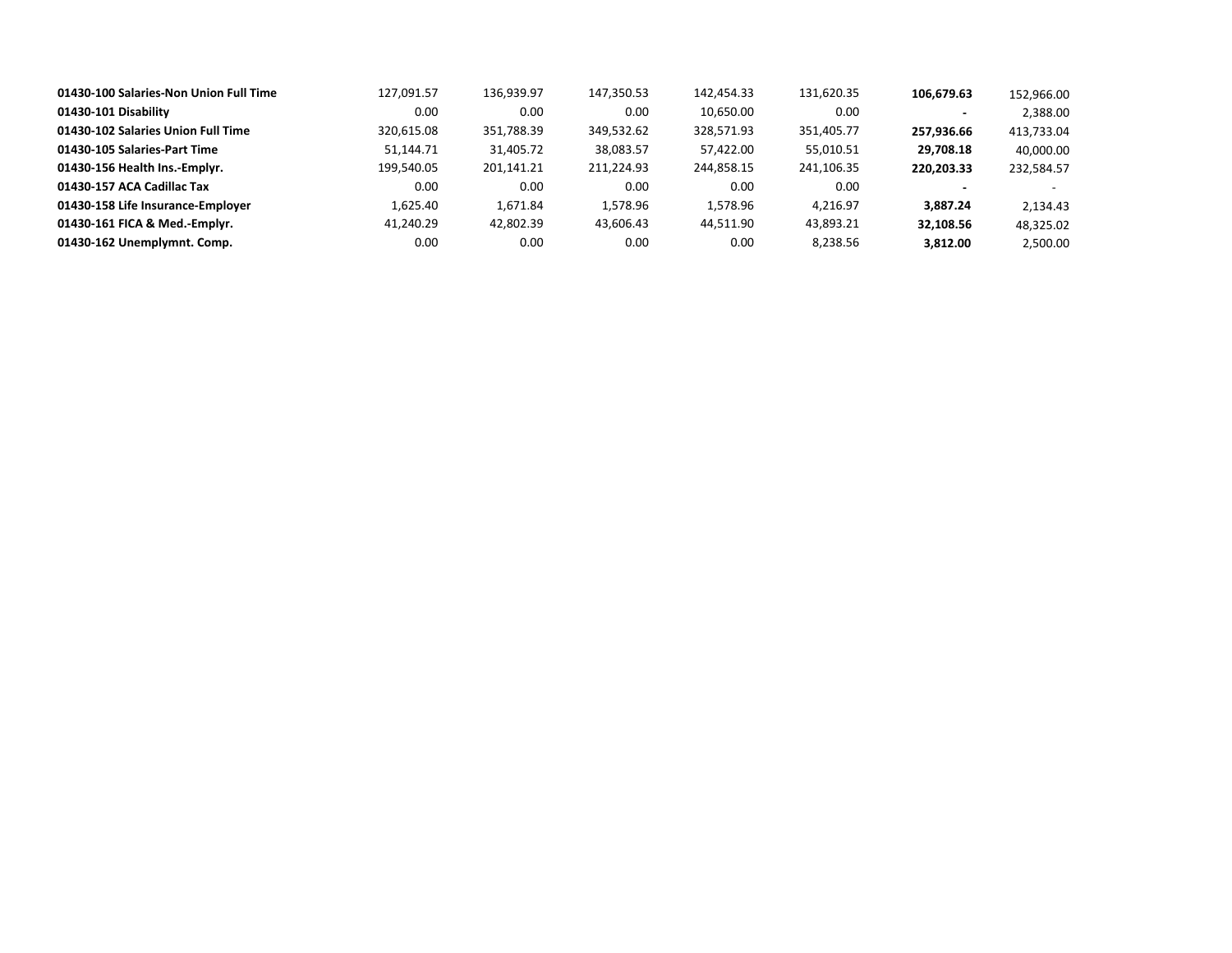|                                                                     | <b>YTD Actual</b><br>12/2015 | <b>YTD Actual</b><br>12/2016 | <b>YTD Actual</b><br>12/2017 | <b>YTD Actual</b><br>12/2018 | <b>YTD Actual</b><br>12/2019 | <b>YTD Actual</b><br>10/2020 | Proposed<br>2021 |
|---------------------------------------------------------------------|------------------------------|------------------------------|------------------------------|------------------------------|------------------------------|------------------------------|------------------|
| 01430-183 Overtime                                                  | 28,063.62                    | 28,941.91                    | 24,678.04                    | 33,213.02                    | 23,247.00                    | 22,154.78                    | 25,000.00        |
| 01430-184 Double Time                                               | 0.00                         | 0.00                         | 0.00                         | 0.00                         | 3,980.22                     | 501.30                       | 4,000.00         |
| 01430-187 Beeper Pay                                                | 7,046.24                     | 7,200.00                     | 7,643.49                     | 8,500.00                     | 8,500.00                     | 4,500.00                     | 9,000.00         |
| 01430-190 Boot Allowance                                            | 1,316.42                     | 1,313.53                     | 1,212.76                     | 1,208.61                     | 1,054.32                     | 1035.93                      | 1,350.00         |
| 01430-192 Employee Medical Tests                                    | 219.29                       | 292.00                       | 372.00                       | 234.00                       | 92.00                        | 176.00                       | 350.00           |
| 01430-200 Operating Supplies                                        | 2,683.32                     | 2,629.69                     | 5,169.06                     | 3,219.48                     | 2,303.16                     | 507.05                       | 3,000.00         |
| 01430-220 New Unfrms./Sfty.Clth.                                    | 1,923.23                     | 1,587.71                     | 1,888.27                     | 1,307.12                     | 1,327.18                     | 780.63                       | 1,575.00         |
| 01430-231 Gasoline                                                  | 15,049.15                    | 8,570.93                     | 13,845.15                    | 9,453.53                     | 8,490.04                     | 6,855.31                     | 10,000.00        |
| 01430-232 Diesel                                                    | 23,458.46                    | 15,544.79                    | 14,465.78                    | 14,696.80                    | 15,654.81                    | 7,580.79                     | 17,000.00        |
| 01430-234 Oil and Other Fluids                                      | 1,169.55                     | 1,198.93                     | 1,523.16                     | 1,804.02                     | 1,757.84                     | 1,592.40                     | 1,500.00         |
| 01430-260 Minor Equipment & Tools                                   | 2,478.26                     | 863.74                       | 1,629.44                     | 1,664.45                     | 2,303.58                     | 1,264.76                     | 2,000.00         |
| 01430-300 Other Srvcs. & Chrgs.                                     | 76.09                        | 7.98                         | 164.68                       | 30.60                        | 94.95                        | 296.85                       | 150.00           |
| 01430-319 Legal & Collective Bargaining Arb                         | 0.00                         | 0.00                         | 105.00                       | 0.00                         | 0.00                         |                              |                  |
| 01430-321 Telephones - Land Lines                                   | 937.20                       | 986.95                       | 950.54                       | 895.84                       | 801.81                       | 745.87                       | 900.00           |
| 01430-324 Cell Phones                                               | 3,914.50                     | 3,450.30                     | 3,806.59                     | 4,426.67                     | 4,420.39                     | 3,299.19                     | 3,700.00         |
| 01430-370 Vehicle Repairs & Maint.                                  | 8,004.39                     | 8,234.26                     | 5,524.20                     | 2,385.29                     | 7,533.13                     | 2,906.67                     | 5,000.00         |
| 01430-371 Outside Vehicle Repairs                                   | 2,862.42                     | 226.08                       | 0.00                         | 8,879.46                     | 85.76                        |                              | 1,000.00         |
| 01430-372 Tree Maintenance                                          |                              |                              |                              |                              |                              | 11,705.00                    | 12,500.00        |
| 01430-460 Dues                                                      | 179.00                       | 184.00                       | 190.00                       | 196.00                       | 230.23                       | 240.32                       | 250.00           |
| 01430-465 Staff Development                                         | 166.13                       | 392.29                       | 139.31                       | 224.86                       | 766.33                       | 163.01                       | 500.00           |
| <b>Total Highway General Services</b>                               | 840,804.37                   | 847,374.61                   | 874,684.51                   | 922,387.02                   | 918,134.47                   | 720,641.46                   | 993,406.05       |
| <b>Highway Leaf Collection</b>                                      |                              |                              |                              |                              |                              |                              |                  |
| 01431-200 Supplies                                                  | 61.84                        | 215.98                       | 0.00                         | 0.00                         | 293.00                       | 52.98                        | 400.00           |
| 01431-375 Repair/Maint. of Equip.                                   | 3,312.94                     | 2,831.00                     | 2,745.12                     | 668.25                       | 304.33                       | 2,144.84                     | 3,000.00         |
| 01431-376 Shared Leaf Mulcher                                       | 1,332.00                     | 5,875.62                     | 2,406.62                     | 2,457.71                     | 6,767.00                     | 2,837.55                     | 3,500.00         |
| 01431-700 Capital Equipment                                         | 0.00                         | 0.00                         | 0.00                         | 0.00                         | 0.00                         |                              |                  |
| <b>Total Highway Leaf Collection</b>                                | 4,706.78                     | 8,922.60                     | 5,151.74                     | 3,125.96                     | 7,364.33                     | 5,035.37                     | 6,900.00         |
| Highway Snow Removal                                                |                              |                              |                              |                              |                              |                              |                  |
| 01432-200 Operating Supplies                                        | 3,317.88<br>3,317.88         | 129.68<br>129.68             | 7,964.69<br>7,964.69         | 0.00<br>0.00                 | 0.00<br>0.00                 | $\blacksquare$               |                  |
| <b>Total Highway Snow Removal</b><br>Highway Traffic & Street Signs |                              |                              |                              |                              |                              |                              |                  |
| 01433-200 Supplies                                                  | 4,465.34                     | 2,130.66                     | 2,220.65                     | 911.78                       | 19,301.17                    | 326.87                       | 2,000.00         |
| 01433-371 Repari of Traffic Signals                                 |                              |                              |                              |                              |                              | 4,055.92                     |                  |
| <b>Total Highway Traffic &amp; Street Signs</b>                     | 4,465.34                     | 2,130.66                     | 2,220.65                     | 911.78                       | 19,301.17                    | 4,382.79                     | 2,000.00         |
| Highway Storm Sewers & Drains                                       |                              |                              |                              |                              |                              |                              |                  |
| 01436-200 Supplies                                                  | 817.26                       | 470.15                       | 502.04                       | 503.57                       | 1,258.63                     | 5,764.40                     | 2,000.00         |
| 01436-300 NPDES / MS4                                               | 1,387.00                     | 2,720.74                     | 1,729.00                     | 6,110.00                     | 0.00                         | 4,828.00                     | 5,000.00         |
| 01436-310 Storm Water Engineering                                   | 19.00                        | 0.00                         | 0.00                         | 3,686.00                     | 0.00                         |                              |                  |
| 01436-600 Capital Construction                                      | 100.00                       | 100.00                       | 0.00                         | 0.00                         | 0.00                         |                              |                  |
|                                                                     |                              |                              |                              |                              |                              |                              |                  |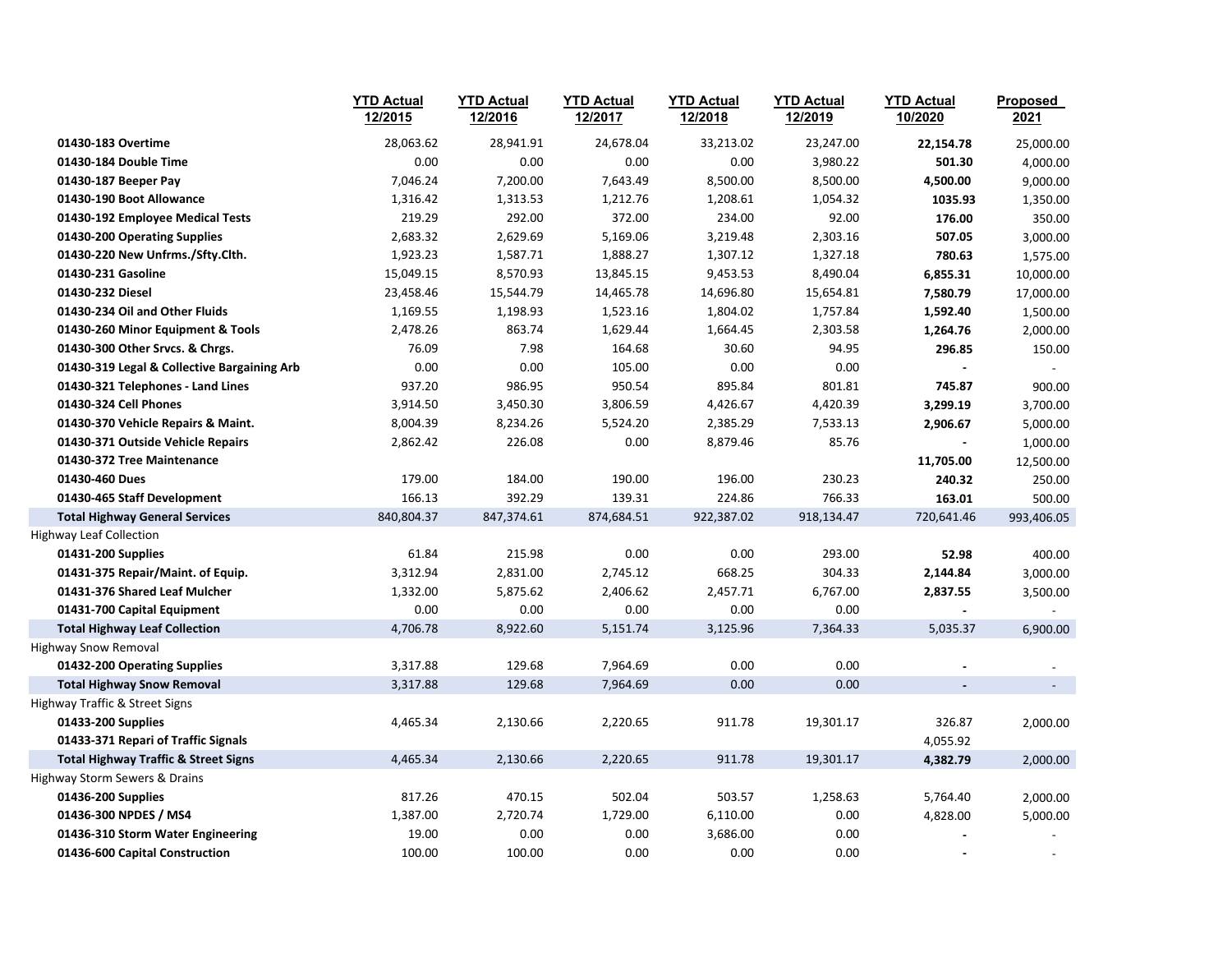| 01436-610 Capital - Berkshire Drive            | 0.00     | 0.00     | 0.00     | 0.00      | 0.00     |           |          |
|------------------------------------------------|----------|----------|----------|-----------|----------|-----------|----------|
| 01436-611 Capital - Parkridge Dr Inlets        | 0.00     | 0.00     | 0.00     | 0.00      | 0.00     |           | -        |
| 01436-612 Capital - Shepherds Lane             | 0.00     | 0.00     | 0.00     | 0.00      | 0.00     |           | -        |
| 01436-620 Capital - Henry Lane                 | 0.00     | 0.00     | 0.00     | 0.00      | 0.00     |           | -        |
| 01436-640 Capital - Palmers Lane Relief        | 0.00     | 0.00     | 0.00     | 0.00      | 0.00     |           |          |
| <b>Total Highway Storm Sewers &amp; Drains</b> | 2.323.26 | 3,290.89 | 2,231.04 | 10,299.57 | 1,258.63 | 10.592.40 | 7,000.00 |
| Highway Repair of Equipment                    |          |          |          |           |          |           |          |
| 01437-374 Rpr. of Lndscpe. Equip.              | 2.991.92 | 1.264.16 | 1.705.45 | 2.636.48  | 1.470.63 | 1.675.28  | 3,000.00 |
| 01437-600 Bare Root Tree Projects              | 0.00     | 0.00     | 0.00     | 0.00      | 0.00     |           | 400.00   |
| <b>Total Highway Repair of Equipment</b>       | 2.991.92 | 1.264.16 | 1,705.45 | 2,636.48  | 1.470.63 | 1.675.28  | 3.400.00 |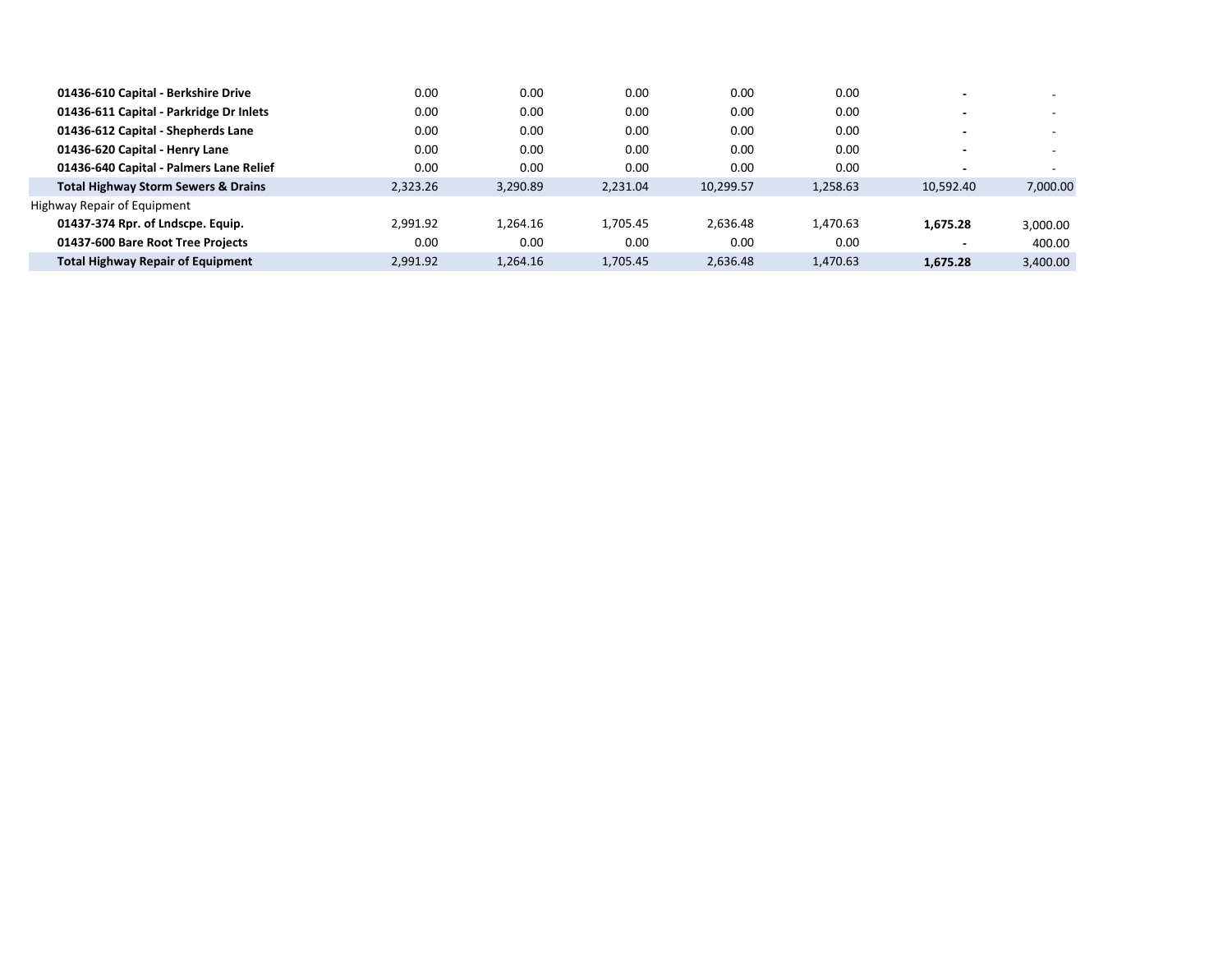|                                                | <b>YTD Actual</b><br>12/2015 | <b>YTD Actual</b><br>12/2016 | <b>YTD Actual</b><br>12/2017 | <b>YTD Actual</b><br>12/2018 | <b>YTD Actual</b><br>12/2019 | <b>YTD Actual</b><br>10/2020 | <b>Proposed</b><br>2021 |
|------------------------------------------------|------------------------------|------------------------------|------------------------------|------------------------------|------------------------------|------------------------------|-------------------------|
| Highway Road Maintenance                       |                              |                              |                              |                              |                              |                              |                         |
| 01438-200 Operating Supplies                   | 12,699.05                    | 2,618.05                     | 1,072.07                     | 1,105.53                     | 1,646.12                     | 966.66                       | 1,000.00                |
| 01438-310 Engineering - Roads                  | 6,213.00                     | 10,336.00                    | 4,351.00                     | 6,061.00                     | 1,330.00                     |                              | 500.00                  |
| 01438-375 Repair/Maint. of Equipmnt            | 2,912.73                     | 1,281.13                     | 1,454.08                     | 1,204.22                     | 130.78                       | $\blacksquare$               | 15,000.00               |
| 01438-454 Disposal of Materials                | 840.00                       | 1,585.00                     | 154.00                       | 230.00                       | 2,242.00                     | 145.00                       | 250.00                  |
| 01438-500 Trans. Enhcmnt. Project              | 40,269.73                    | 338,506.84                   | 500,353.35                   | 8,322.98                     | 1,366.85                     | 13,061.50                    |                         |
| 01438-510 Road Resurfacing                     | 24,106.48                    | 60,951.77                    | 0.00                         | 219,592.73                   | 37,936.00                    |                              | 18,968.00               |
| 01438-600 Infrastr Imprvmnts Trfc Clm          | 4,641.88                     | 6,609.29                     | 3,314.00                     | 1,170.91                     | 75.98                        | $\blacksquare$               | 11,000.00               |
| <b>Total Highway Road Maintenance</b>          | 91,682.87                    | 421,888.08                   | 510,698.50                   | 237,687.37                   | 44,727.73                    | 14,173.16                    | 46,718.00               |
| Recreation / Culture                           |                              |                              |                              |                              |                              |                              |                         |
| 01451-105 Salaries-Summer Rec.                 | 43,017.25                    | 34,183.82                    | 38,818.99                    | 32,161.16                    | 30,175.06                    |                              | 39,000.00               |
| 01451-161 FICA-Employer Contribtn.             | 3,294.65                     | 2,615.09                     | 2,969.71                     | 2,460.33                     | 2,308.47                     |                              | 2,983.00                |
| 01451-162 Unemployment Compensation            | 0.00                         | 136.28                       | 371.60                       | 330.80                       | 224.70                       | 10,775.98                    | 400.00                  |
| 01451-200 Supplies - Day Camp                  | 270.59                       | 15.00                        | 0.00                         | 164.39                       | 347.93                       |                              | 200.00                  |
| 01451-215 Art Supplies - Day Camp              | 3,882.54                     | 3,163.03                     | 1,401.66                     | 1,820.69                     | 2,769.27                     |                              | 1,600.00                |
| 01451-247 Activities - Pre-School              | 1,351.12                     | 0.00                         | 1,046.96                     | 783.89                       | 1,033.21                     |                              | 1,050.00                |
| 01451-248 Activities - Play Camp               | 362.84                       | 189.73                       | 0.00                         | 109.27                       | 93.20                        |                              | 250.00                  |
| 01451-250 Gym Equipment Summer Camp            | 0.00                         | 0.00                         | 647.67                       | 627.13                       | 76.83                        |                              | 700.00                  |
| 01451-270 Printing                             | 330.00                       | 330.00                       | 66.00                        | 208.99                       | 0.00                         | $\blacksquare$               | 300.00                  |
| 01451-300 Other Srvcs. & Chrgs.                | 3,350.28                     | 3,333.17                     | 2,944.24                     | 5,307.53                     | 6,488.00                     | 118.00                       | 3,000.00                |
| 01451-318 Summer Rec. Events                   | 3,194.53                     | 4,083.87                     | 2,696.88                     | 3,407.98                     | 4,360.00                     |                              | 3,000.00                |
| 01451-324 Communications - Cell Phone          | 73.72                        | 60.00                        | 60.00                        | 180.00                       | 60.00                        |                              | 60.00                   |
| 01451-540 NPAA Contrib.                        | 12,925.00                    | 13,300.00                    | 13,300.00                    | 13,300.00                    | 13,300.00                    | 13,300.00                    | 13,300.00               |
| 01451-550 T. Leiper House Museum               | 5,500.00                     | 5,500.00                     | 6,000.00                     | 6,000.00                     | 6,000.00                     | 6,000.00                     | 6,000.00                |
| 01451-551 N.P. Hist. Soc. & Hist. Co.          | 470.00                       | 470.00                       | 470.00                       | 470.00                       | 470.00                       | 470.00                       | 470.00                  |
| 01451-591 Centers for Resolutions              | 200.00                       | 200.00                       | 200.00                       | 200.00                       | 200.00                       | 200.00                       | 200.00                  |
| <b>Total Recreation / Culture</b>              | 78,222.52                    | 67,579.99                    | 70,993.71                    | 67,532.16                    | 67,906.67                    | 30,863.98                    | 72,513.00               |
| Parks                                          |                              |                              |                              |                              |                              |                              |                         |
| 01454-200 Park Supplies                        | 1,614.76                     | 1,921.80                     | 236.29                       | 162.77                       | 374.47                       | 2,084.36                     | 1,500.00                |
| 01454-375 Parks- Rpr./Rplc. Equip.             | 903.39                       | 1,056.38                     | 0.00                         | 683.65                       | 76.99                        |                              | 500.00                  |
| 01454-377 Urban & Bullens Fields Mtn & Utility | 1,604.20                     | 1,797.92                     | 1,434.38                     | 1,317.38                     | 1,017.35                     | 1,109.58                     | 1,500.00                |
| 01454-378 Hepford Park Lighting                | 790.88                       | 761.12                       | 654.95                       | 647.56                       | 562.14                       | 648.38                       | 800.00                  |
| <b>Total Parks</b>                             | 4,913.23                     | 5,537.22                     | 2,325.62                     | 2,811.36                     | 2,030.95                     | 3,842.32                     | 4,300.00                |
| <b>Furness Library</b>                         |                              |                              |                              |                              |                              |                              |                         |
| 01456-500 Furness Library Contrib.             | 100,000.00                   | 105,000.00                   | 110,000.00                   | 166,500.00                   | 127,500.00                   | 135,100.00                   | 132,500.00              |
| 01456-501 Furness Library Private Donations    | 0.00                         | 0.00                         | 0.00                         | 0.00                         | 0.00                         |                              | 2,600.00                |
| <b>Total Furness Library</b>                   | 100,000.00                   | 105,000.00                   | 110,000.00                   | 166,500.00                   | 127,500.00                   | 135,100.00                   | 135,100.00              |

Community Development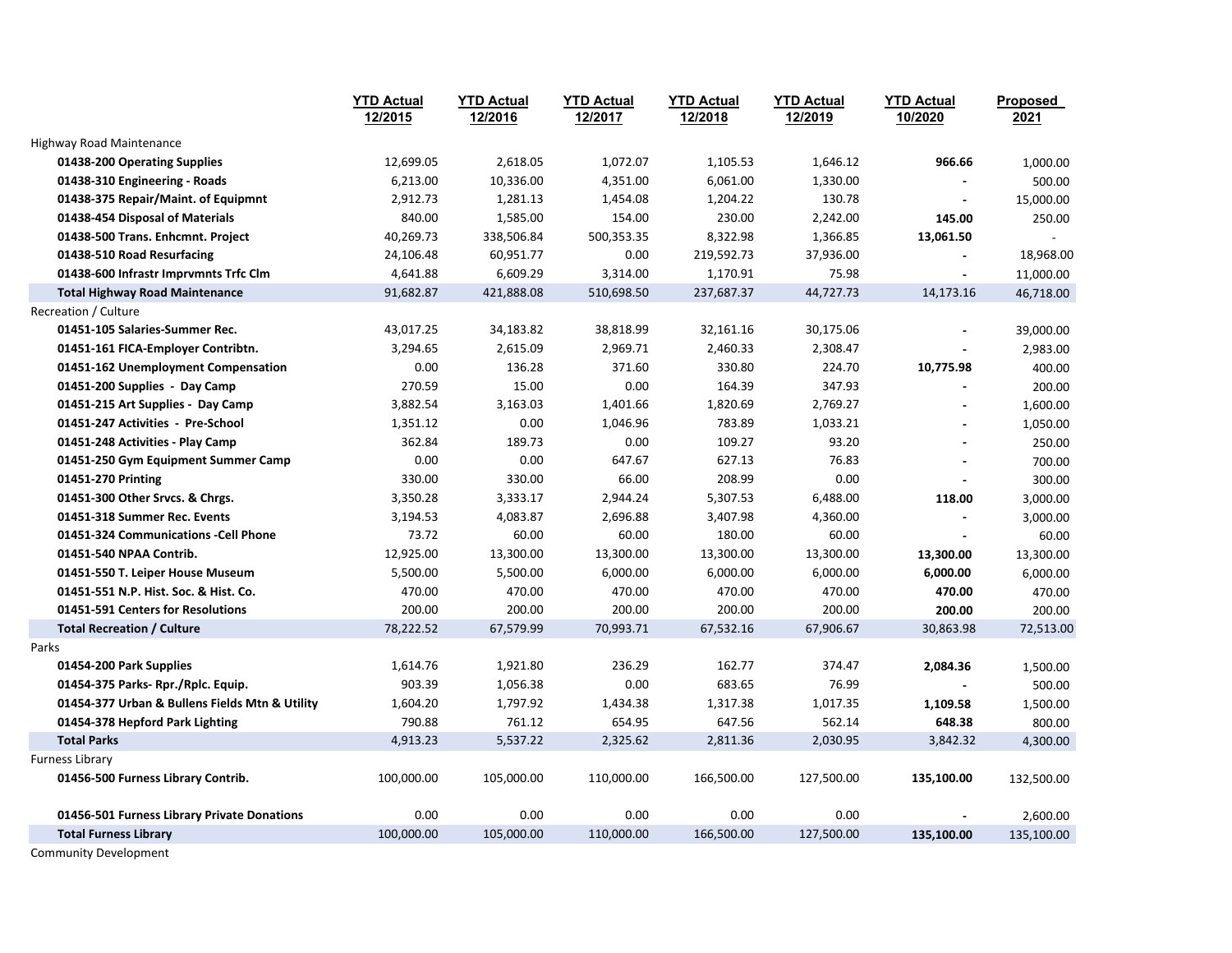| 01463-310 CDBG - Engineering                    | 2,603.00   | 19.00      | 190.00     | 19.00      | 0.00       |            |            |
|-------------------------------------------------|------------|------------|------------|------------|------------|------------|------------|
|                                                 |            |            |            |            |            | 95.00      | 10,000.00  |
| 01463-370 Repairs / Mtnc Non-Twp Properties     | 0.00       | 0.00       | 0.00       | 42.39      | 0.00       |            |            |
| 01464-003 Grant Furness Park                    |            |            |            |            |            | 6,115.00   |            |
| 01464-005 Grant Summit Project                  |            |            |            |            |            | 4,427.00   |            |
| 01464-007 Grant DCED WRPP Watershed             |            |            |            |            |            | 38.00      |            |
| <b>Total Community Development</b>              | 2,603.00   | 19.00      | 190.00     | 61.39      | 0.00       | 10,580.00  | 10,000.00  |
| Debt Principal                                  |            |            |            |            |            |            |            |
| 01471-210 Fire Co. (PEMA) Princ                 | 0.00       | 6.827.90   | 8.518.26   | 8,522.88   | 8,694.91   | 7.388.29   | 9,049.00   |
| 01471-211 2006 Bond ('96Refi) Princ             | 171,000.00 | 179,000.00 | 203,000.00 | 208,000.00 | 214,000.00 | 220.000.00 | 224,000.00 |
| 01471-212 Fire Co/ (PEMA) 2019 Principal Garden | 0.00       | 0.00       | 0.00       | 0.00       | 1,524.68   |            |            |
| City                                            |            |            |            |            |            | 6,866.30   | 8,410.00   |
| 01471-215 2004 Note Principal                   | 76.000.00  | 79,000.00  | 82.000.00  | 85,000.00  | 88,000.00  |            |            |
| 01471-218 2009 Note Principal                   | 72,763.00  | 75,135.00  | 76,881.00  | 80,508.00  | 104,000.00 | 108,000.00 | 111,000.00 |
| 01471-219 2011 Note Principal                   | 29,000.00  | 30,000.00  | 30,000.00  | 32,000.00  | 33,000.00  | 34,000.00  | 35,000.00  |
|                                                 |            |            |            |            |            |            |            |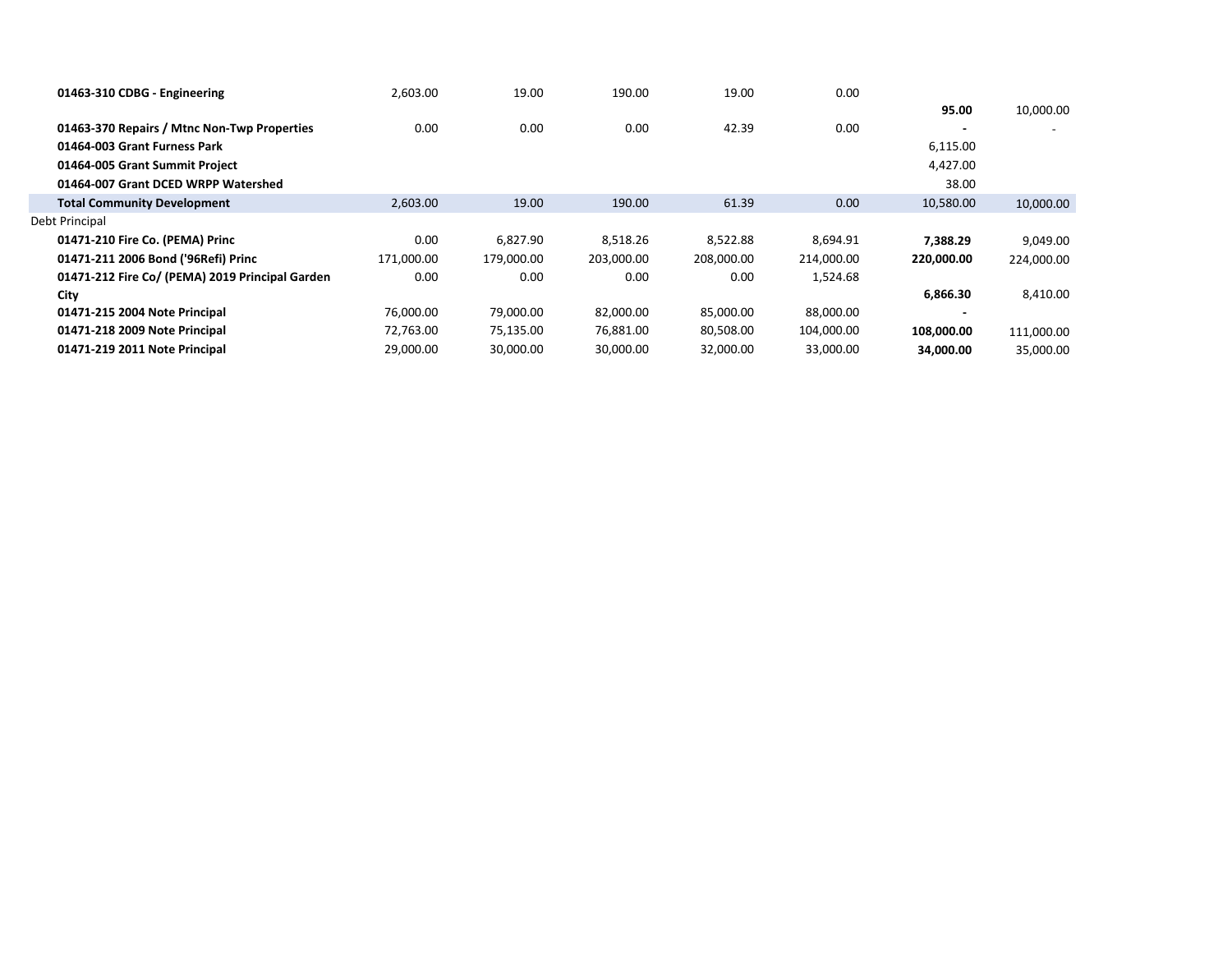|                                                | <b>YTD Actual</b><br>12/2015 | <b>YTD Actual</b><br>12/2016 | <b>YTD Actual</b><br>12/2017 | <b>YTD Actual</b><br>12/2018 | <b>YTD Actual</b><br>12/2019 | <b>YTD Actual</b><br>10/2020 | Proposed<br>2021 |
|------------------------------------------------|------------------------------|------------------------------|------------------------------|------------------------------|------------------------------|------------------------------|------------------|
| 01471-221 2015 Note Principal                  | 0.00                         | 18,000.00                    | 18,000.00                    | 19,000.00                    | 19,000.00                    | 19,000.00                    | 20,000.00        |
| 01471-224 2017 Note Principal                  | 0.00                         | 0.00                         | 0.00                         | 10,000.00                    | 11,000.00                    | 22,441.77                    | 11,000.00        |
| 01471-225 2018 Note Principal                  | 0.00                         | 0.00                         | 0.00                         | 0.00                         | 17,000.00                    | 18,000                       | 18,000.00        |
| 01471-226 2020 Note Principal                  |                              |                              |                              |                              |                              |                              | 45,000.00        |
| <b>Total Debt Principal</b>                    | 348,763.00                   | 387,962.90                   | 418,399.26                   | 443,030.88                   | 496,219.59                   | 435,696.36                   | 481,459.00       |
| Debt Interest                                  |                              |                              |                              |                              |                              |                              |                  |
| 01472-210 Fire Co. (PEMA) Interest             | 0.00                         | 3,323.13                     | 3,882.13                     | 3,618.36                     | 3,446.33                     | 2,729.41                     | 3,092.00         |
| 01472-211 2006 Bond ('96Refi) Interest         | 85,809.66                    | 62,956.28                    | 49,009.88                    | 44,409.68                    | 36,488.49                    | 29,234.24                    | 29,712.00        |
| 01472-212 Fire Co. (PEMA) 2019 Interest Garden | 0.00                         | 0.00                         | 0.00                         | 0.00                         | 665.53                       |                              |                  |
| City                                           |                              |                              |                              |                              |                              | 3,251.40                     | 3,731.00         |
| 01472-215 2004 Note Interest                   | 10,293.50                    | 8,349.13                     | 6,328.31                     | 4,230.93                     | 2,057.00                     |                              |                  |
| 01472-218 2009 Note Interest                   | 21,724.94                    | 19,454.74                    | 17,751.20                    | 13,750.13                    | 14,033.30                    | 10,246.28                    | 8,668.00         |
| 01472-219 2011 Note Interest                   | 13,065.36                    | 12,112.50                    | 11,143.50                    | 10,142.22                    | 8,379.17                     | 6,766.86                     | 6,896.00         |
| 01472-221 2015 Note Interest                   | 2,803.14                     | 6,797.76                     | 6,500.32                     | 6,311.92                     | 5,542.64                     | 3,761.86                     | 5,102.00         |
| 01472-224 2017 Note Interest                   | 0.00                         | 0.00                         | 566.70                       | 2,216.64                     | 1,857.20                     | 1,519.52                     | 1,570.00         |
| 01472-225 2018 Note Interest                   | 0.00                         | 0.00                         | 0.00                         | 1,363.20                     | 8,290.00                     | 7,650.72                     | 8,009.00         |
| 01472-226 2020 Note Interest                   |                              |                              |                              |                              |                              |                              | 11,865.00        |
| <b>Total Debt Interest</b>                     | 133,696.60                   | 112,993.54                   | 95,182.04                    | 86,043.08                    | 80,759.66                    | 65,160.29                    | 78,645.00        |
| <b>Agent Fees</b>                              |                              |                              |                              |                              |                              |                              |                  |
| 01475-340 Fees for New Loans                   | 59.81                        | 0.00                         | 53.53                        | 1,840.00                     | 0.00                         | $\blacksquare$               | 2,500.00         |
| <b>Total Agent Fees</b>                        | 59.81                        | 0.00                         | 53.53                        | 1,840.00                     | 0.00                         | $\overline{\phantom{a}}$     | 2,500.00         |
| Insurance                                      |                              |                              |                              |                              |                              |                              |                  |
| 01486-351 Package Policy                       | 36,815.28                    | 34,688.00                    | 40,916.00                    | 62,044.00                    | 54,272.00                    | 59,272.00                    | 62,698.00        |
| 01486-353 Blanket Accident - Camp              | 350.00                       | 350.00                       | 403.00                       | 403.00                       | 403.00                       |                              | 350.00           |
| 01486-354 Workers Compensation                 | 173,797.00                   | 123,788.00                   | 121,517.40                   | 103,459.00                   | 137,295.00                   | 99,275.00                    | 134,279.00       |
| 01486-355 Vehicle Policy                       | 45,582.80                    | 42,171.00                    | 41,816.00                    | 27,948.00                    | 54,160.00                    |                              |                  |
|                                                |                              |                              |                              |                              |                              | 59,868.00                    | 61,616.00        |
| 01486-357 Insurance Claims                     | 12,015.51                    | 0.00                         | 0.00                         | 14,000.00                    | 7,000.00                     | 20,773.25                    |                  |
| 01486-358 Police E & O                         | 17,511.68                    | 19,916.00                    | 21,636.00                    | 23,760.00                    | 29,240.00                    | 30,892.00                    | 34,699.00        |
| 01486-359 Public Officials E & O               | 19,542.24                    | 15,172.00                    | 16,487.00                    | 23,826.00                    | 34,998.00                    | 40,880.75                    | 46,238.00        |
| <b>Total Insurance</b>                         | 305,614.51                   | 236,085.00                   | 242,775.40                   | 3,680.00                     | 317,368.00                   | 310,961.00                   | 339,880.00       |
| <b>Interfund Transfers</b>                     |                              |                              |                              |                              |                              |                              |                  |
| 01492-019 Transfer to Storm Water              | 0.00                         | 0.00                         | 0.00                         | 0.00                         | 20,000.00                    |                              | 20,000.00        |
| 01492-040 Transfer to Grant Projects           | 0.00                         | 0.00                         | 0.00                         | 0.00                         | 89,822.00                    |                              | 50,000.00        |
| 01492-279 TFR to Fund Balance                  | 0.00                         | 0.00                         | 0.00                         | 0.00                         | 0.00                         |                              |                  |
| 01492-300 TFR to Fire Capital Fund             | 0.00                         | 500.00                       | 500.00                       | 500.00                       | 500.00                       | 500.00                       | 500.00           |
| 01492-310 TFR to Highway Capital               | 50,000.00                    | (77, 342.37)                 | 75,000.00                    | 75,000.00                    | 63,000.00                    | $\overline{a}$               | 20,000.00        |
| 01492-330 TFR to Admin Office Eq               | 4,000.00                     | 4,000.00                     | 4,000.00                     | 4,000.00                     | 18,000.00                    |                              | 6,000.00         |
| 01492-340 TFR to Police Office Eq              | 3,000.00                     | 4,000.00                     | 4,000.00                     | 4,000.00                     | 4,000.00                     | 4,000.00                     | 4,000.00         |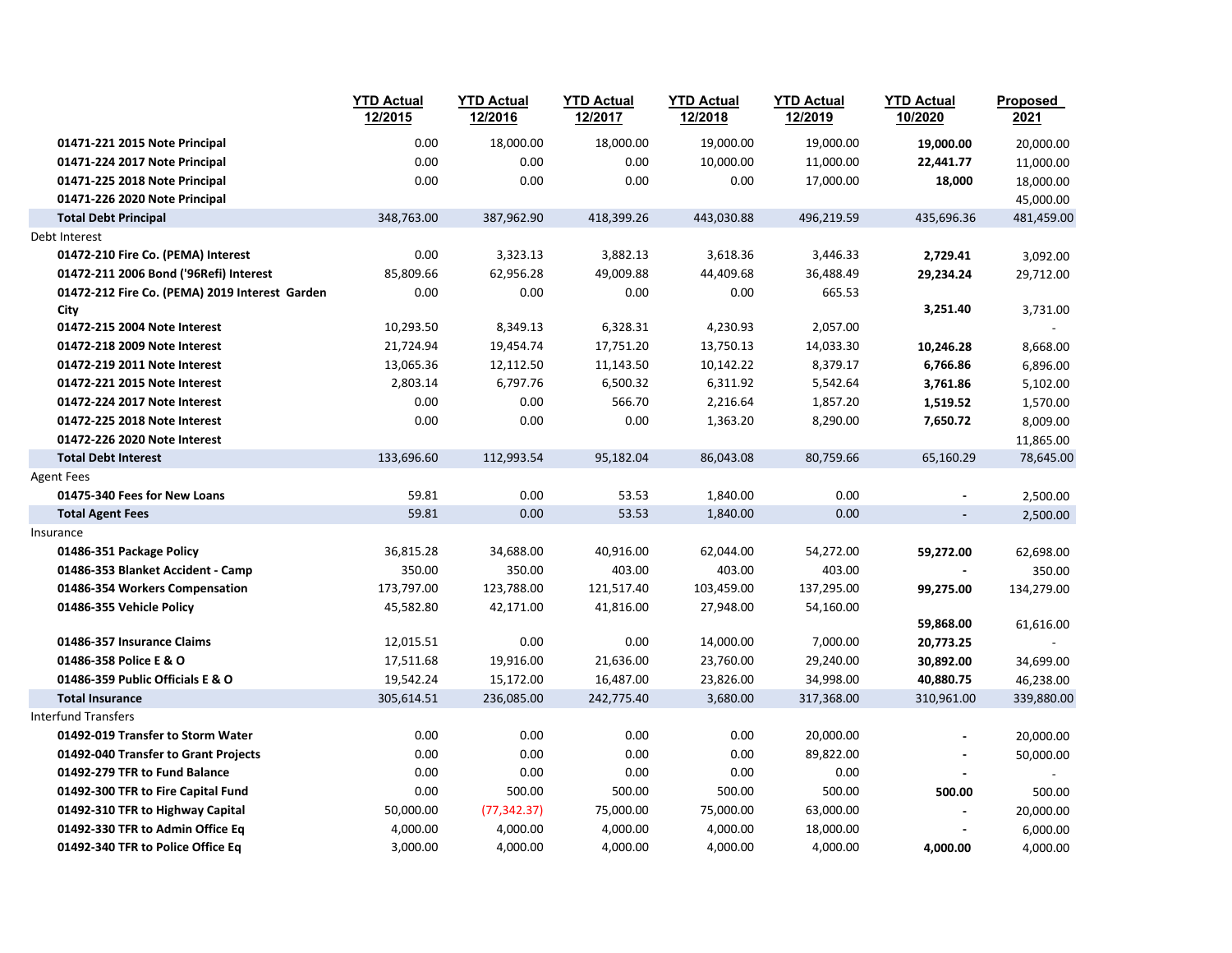| 01492-360 TFR to Sewer Capital        | 0.00      | 0.00         | 10.410.00  | 0.00      | 13,580.00  | $\overline{\phantom{a}}$ | 27,000.00                |
|---------------------------------------|-----------|--------------|------------|-----------|------------|--------------------------|--------------------------|
| 01492-370 TFR to Parks Fund           | 0.00      | 0.00         | 5.000.00   | 500.00    | 500.00     | $\overline{\phantom{a}}$ | 2,500.00                 |
| 01492-380 TFR to Com. Enhcmt.         | 1,000.00  | 1,000.00     | 21,000.00  | 1,000.00  | 4,000.00   | $\overline{\phantom{0}}$ | 6,000.00                 |
| 01492-490 TFR to Drug Forfeiture Fund | 0.00      | 0.00         | 29.973.04  | 0.00      | 0.00       | $\overline{\phantom{0}}$ | $\overline{\phantom{0}}$ |
| <b>Total Interfund Transfers</b>      | 58,000.00 | (67, 842.37) | 149.883.04 | 85,000.00 | 213.402.00 | 4,500.00                 | 136,000.00               |
| Other                                 |           |              |            |           |            |                          |                          |
| 01464-001 Grant DVRPC Moore           | 0.00      | 0.00         | 72.117.67  | 69.017.19 | 3,322.78   |                          | . .                      |
| 01464-002 Grant - CMAQ PH             | 0.00      | 0.00         | 12.527.20  | 11.027.18 | 25.119.77  |                          | $\overline{\phantom{0}}$ |
| 01464-003 Grant Furness Park          | 0.00      | 0.00         | 1.558.00   | 21.449.00 | 11.963.00  |                          | -                        |
| 01464-004 Grant Multimodal ERV        | 0.00      | 0.00         | 0.00       | 1,943.00  | 32,588.14  |                          |                          |
|                                       |           |              |            |           |            |                          | 50,740.00                |
| 01464-005 Grant Summit Project        | 0.00      | 0.00         | 0.00       | 54.00     | 0.00       |                          |                          |